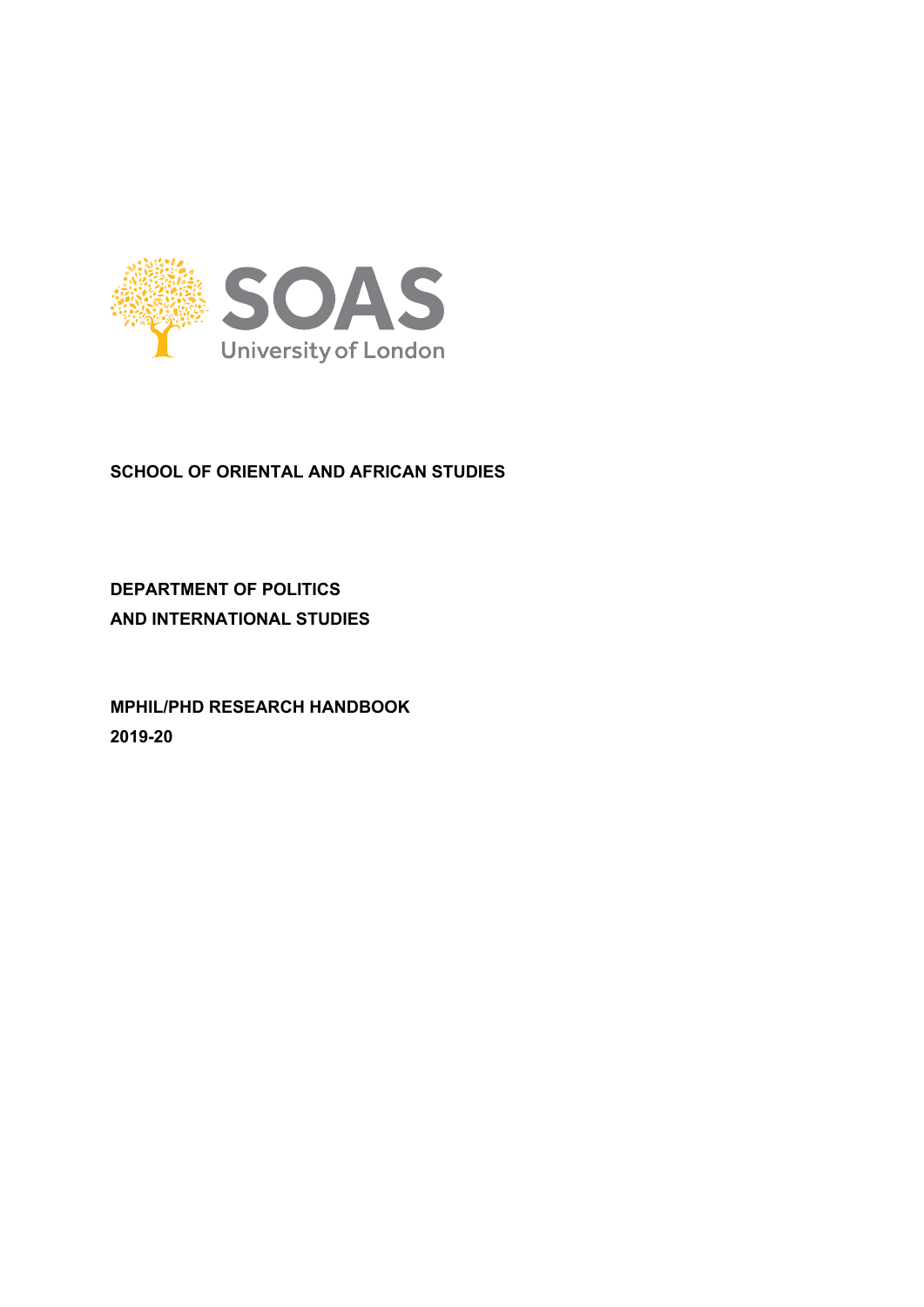| Contents                                                |                |
|---------------------------------------------------------|----------------|
|                                                         |                |
|                                                         |                |
|                                                         |                |
|                                                         |                |
| I. INTRODUCTION TO THE PHD PROGRAMME                    | 3              |
|                                                         |                |
| <b>II. SUPERVISORY STRUCTURE</b>                        | $\overline{4}$ |
|                                                         |                |
|                                                         |                |
| III. ACTIVITIES UPON ARRIVAL                            | 6              |
|                                                         |                |
| IV. MONITORING OF PROGRESS                              | $\overline{7}$ |
|                                                         |                |
|                                                         |                |
| V. DEPARTMENTAL AND ACADEMIC LIFE                       | 8              |
|                                                         |                |
| VI. DOCTORAL RESEARCH REPRESENTATION                    | 10             |
|                                                         |                |
|                                                         |                |
| VII. RESEARCH TRAINING YEAR 1                           | 11             |
|                                                         |                |
|                                                         |                |
| VIII. FIRST YEAR ASSIGNMENTS AND THE UPGRADE PROCESS 14 |                |
|                                                         |                |
| IX. ONE APPROACH TO PREPARING AN UPGRADE PAPER          | 15             |
|                                                         |                |
|                                                         |                |
| <b>X. AFTER UPGRADE</b>                                 | 20             |
|                                                         |                |
| XI. THESIS SUBMISSION                                   | 22             |
|                                                         |                |
|                                                         |                |
| XII. FUNDING AND FURTHER RESEARCH SUPPORT               | 24             |
|                                                         |                |
| XIII. GUIDELINES FOR WRITING A RESEARCH PROPOSAL        | 27             |
|                                                         |                |
|                                                         |                |
| XIV. SOAS REGULATIONS FOR RESEARCH DEGREES              | 28             |
|                                                         |                |
| XV. POINTS OF CONTACT                                   | 28             |
|                                                         |                |
|                                                         |                |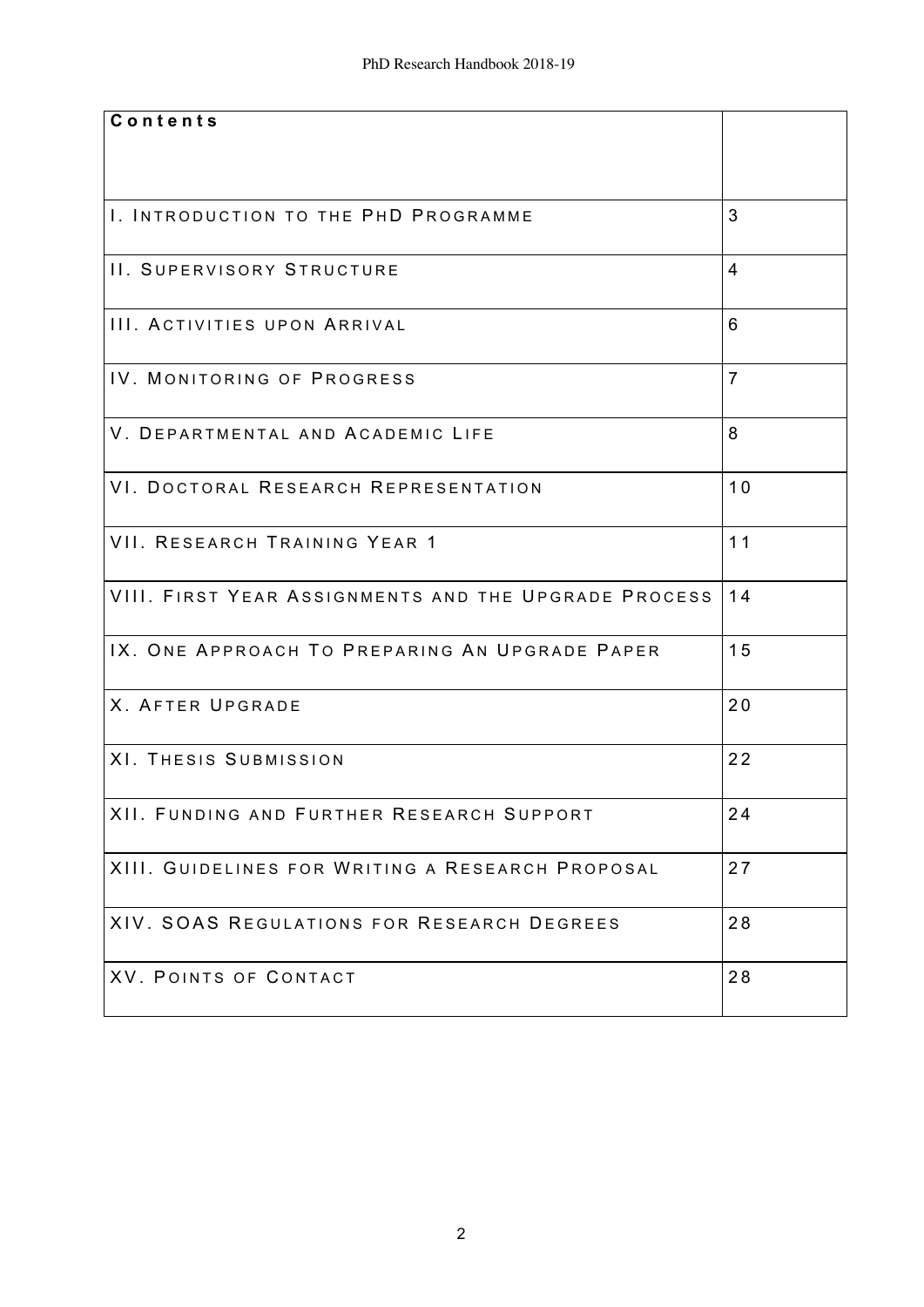### **I. INTRODUCTION TO THE PhD PROGRAMME**

The primary aim of the PhD programme in the Department of Politics and International Studies at SOAS is to train Doctoral Researchers to design, research and write a successful doctoral thesis. Those who have completed the doctorate should be qualified as experts in their subfield. They should also be familiar with the conceptual and methodological aspects of the broad range of research in politics and international studies. As a result they should be equipped to enter academic or other fields of advanced research if they so choose.

## **Entry Requirements**

Doctoral Researchers are considered for entry into the programme if they possess a good advanced degree in Politics equivalent in level and content to the Department's MSc, although applications from individuals with related degrees in cognate disciplines will also be considered. Applicants should include a synopsis (approximately five pages) outlining their proposed research topic. This synopsis should begin with a concise (75 word) summary of the central intellectual problem to be addressed by the proposed research; it should (i) explain the relevance of the proposed research to the advancement of current debates in the academic field of politics; (ii) defend the focus of the study in light of the existing theoretical and empirical knowledge in the subfield of interest, and (iii) specify the methodological approach (i.e. research design and technique) of the project and justify why such an approach is chosen over alternative approaches extant in the subfield. A bibliography of relevant theoretical, comparative and case literature also should be provided. Guidelines for the preparation of proposals can be found below.

In keeping with School regulations, and regardless of any prior supervisory arrangement, no Doctoral Researcher admitted to a PhD programme in another department or centre will be allowed to transfer into the Politics Department without a separate MPhil/PhD application approved by (a) a departmental supervisor and (b) the Politics Research Tutor.

#### *General Programme Structure*

The MPhil/PhD programme at SOAS follows a three-year model, with the possibility to extend into a fourth year. The programme consists of research training and coursework in the first year, after which Doctoral Researchers must pass an upgrade from MPhil to PhD status through submission of an 'Upgrade Paper', examined by a viva. This is followed by primary research/fieldwork undertaken in the second year, and the writing up of their thesis in the subsequent year. Doctoral Researchers should aim to be ready for submission by the end of the third year and must submit by the end of the fourth year at the latest.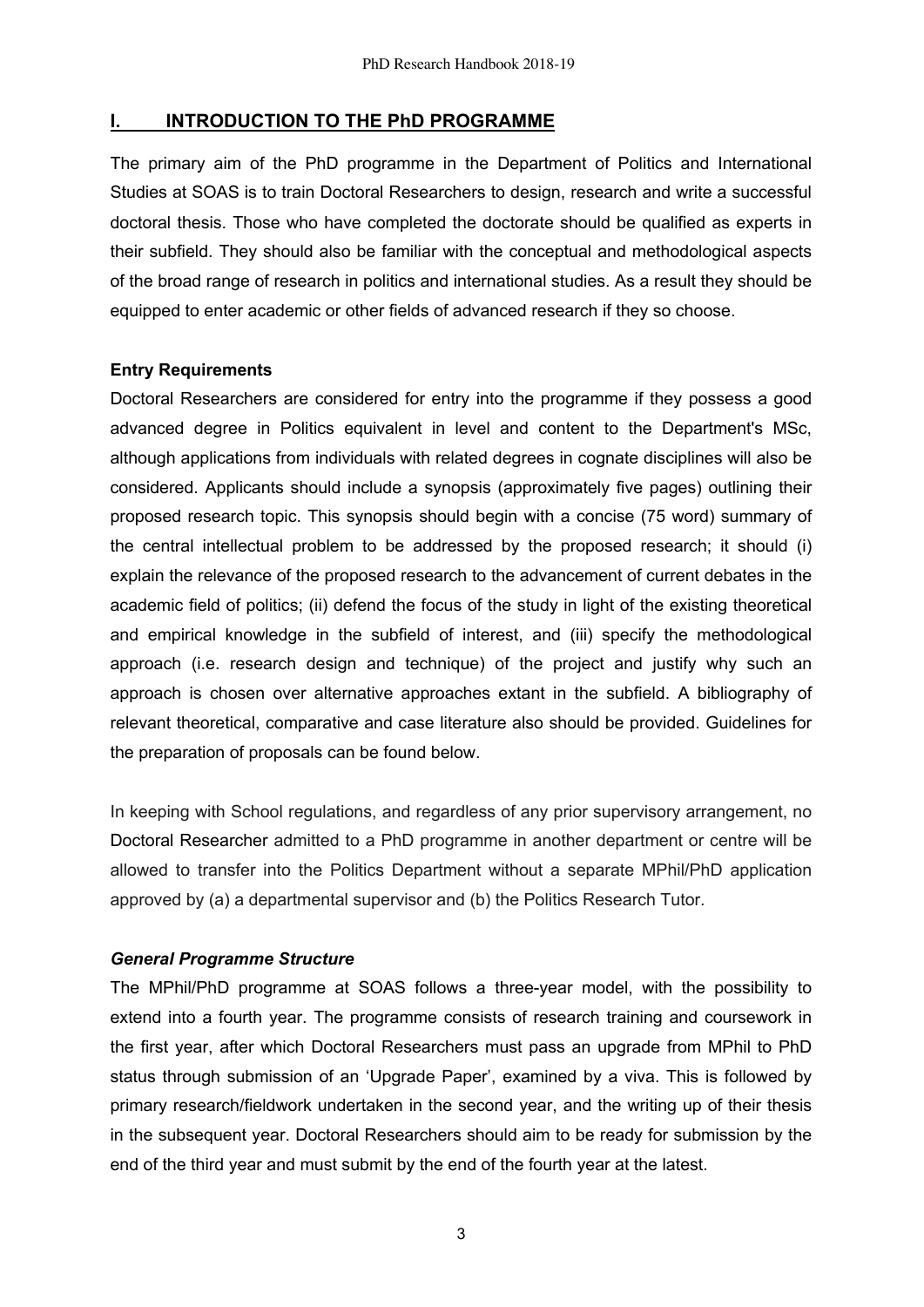### **II. SUPERVISORY STRUCTURE**

**The Supervisor -** Doctoral Researchers are admitted on the basis of the expressed willingness of at least one member of staff to serve as the main supervisor for their PhD thesis. From the Doctoral Researcher's entry in the first year of the MPhil/PhD programme, the supervisor assumes primary responsibility for monitoring the Doctoral Researcher's progress towards the completion of the degree. While the responsibility for developing ideas, gathering and assessing evidence, and preparing the argument is exclusively with the Doctoral Researcher, supervisors are an important source of advice on reading, sources of documentation, and on the development of research design and methodology. Supervisors will also read and comment upon draft chapters, and make recommendations for additional training. To ensure a productive working relationship, it is important for Doctoral Researchers and supervisors to be clear about and agree on their respective expectations (including timelines for the completion of assignments). Supervisors have a responsibility to keep the Registry informed about the progress of the Doctoral Researcher. Supervisors are also responsible for arranging the details of the thesis submission and the viva.

Doctoral Researchers should arrange to meet their supervisors in registration week and at regular intervals thereafter. Members of staff have academic advice hours, which are posted on their office doors and their departmental websites. Supervision meetings at SOAS normally take place every fortnight (for full-time students) during their first year. At some stages more or less frequent meetings may be appropriate. Please ensure that you are receiving adequate supervision by remaining in touch with your supervisor, providing timely and complete pieces of writing in ways that leave sufficient time for reading and evaluation, and by managing your mutual relationship via cordial contact and collegial relations.

**The Associate Supervisor** serves on the Doctoral Researcher's research committee. They are also available as a source of academic advice and may sometimes assume primary responsibility for supervision (for instance when the main supervisor is on leave). The Associate Supervisor assists in the assessment of the upgrade paper at the end of the first year, and can offer advice on PhD seminar presentations. When agreed with the main supervisor, the Associate Supervisor can also be the penultimate reader of a PhD thesis draft. In consultation with the lead supervisor, the Doctoral Researcher should identify and approach a potential Associate Supervisor within six weeks of arriving at SOAS. The Associate Supervisor must be in place by the end of the first term.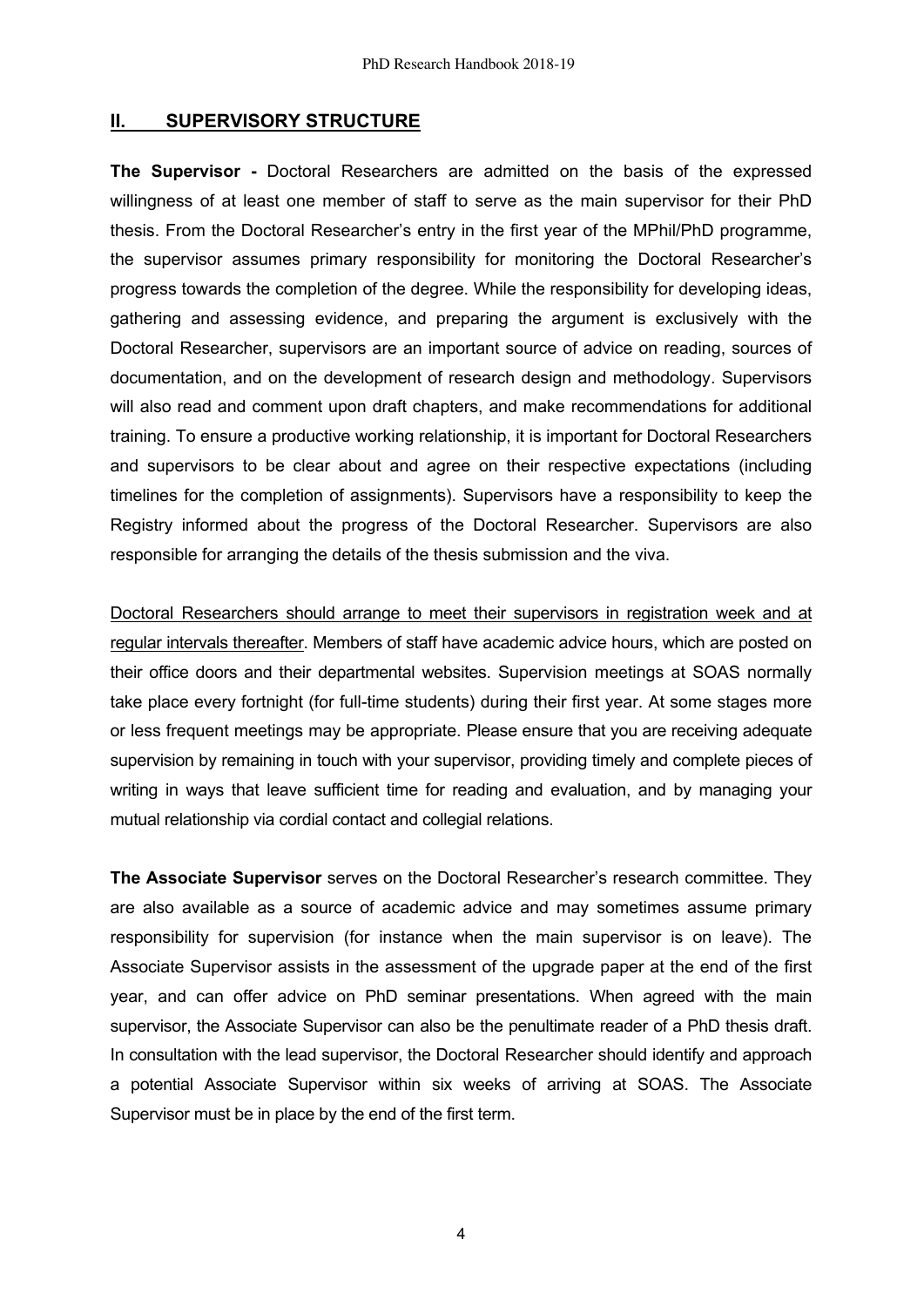At the end of the first year, the Upgrade paper is examined by a three-person committee consisting of the Supervisor, Associate Supervisor, and another academic identified by the Doctoral Researcher and approved by the lead supervisor and the Research Tutor. The Upgrade examination is a pivotal moment in the development of any research project and so the choice of supervisors and examiners presents an opportunity to receive the highest quality of feedback on the project before the active research phase. If it is not possible to identify anyone who contributes a particular perspective to the Upgrade Committee, the third member is typically the Research Tutor. Committee members need not be in the Politics Department or, in unusual circumstances, even at SOAS if the individual possesses a valuable form of specialist knowledge from which the student could benefit. This is most commonly the case if the supervisors have been chosen for their specialism in a methodological approach or theoretic field but are not specialists on the particular location in which fieldwork will occur. The committee evaluates the upgrade paper and determines the suitability of the student for upgrading to full PhD status. The committee also has a particular responsibility in relation to requests of transfer to Continuation status after the third year.

**The Director of Doctoral Research** is the key liaison between Doctoral Researchers and the Department for issues that cannot be solved directly with the supervisors or with the Faculty Office. If a Doctoral Researcher is experiencing problems with a supervisor or wishes to switch to a new supervisor, the Director of Doctoral Research and the Head of Department will make the necessary arrangements as they see fit. If a supervisor is on study leave or for other reasons becomes unavailable, the Director of Doctoral Research, in coordination with the Head of Department, will likewise work to find temporary or long-term alternative supervision as deemed appropriate.

Director of Doctoral Research 2019-20 Dr Matthew Eagleton-Pierce Email: m.eagleton-pierce@soas.ac.uk Room: 4411 Advice and Feedback Hours (Term 1): Mondays, 13.00-14.00 and Wednesdays, 11.30-12.30. Book up here: https://calendly.com/m-eagleton-pierce/15min?month=2019-09&back=1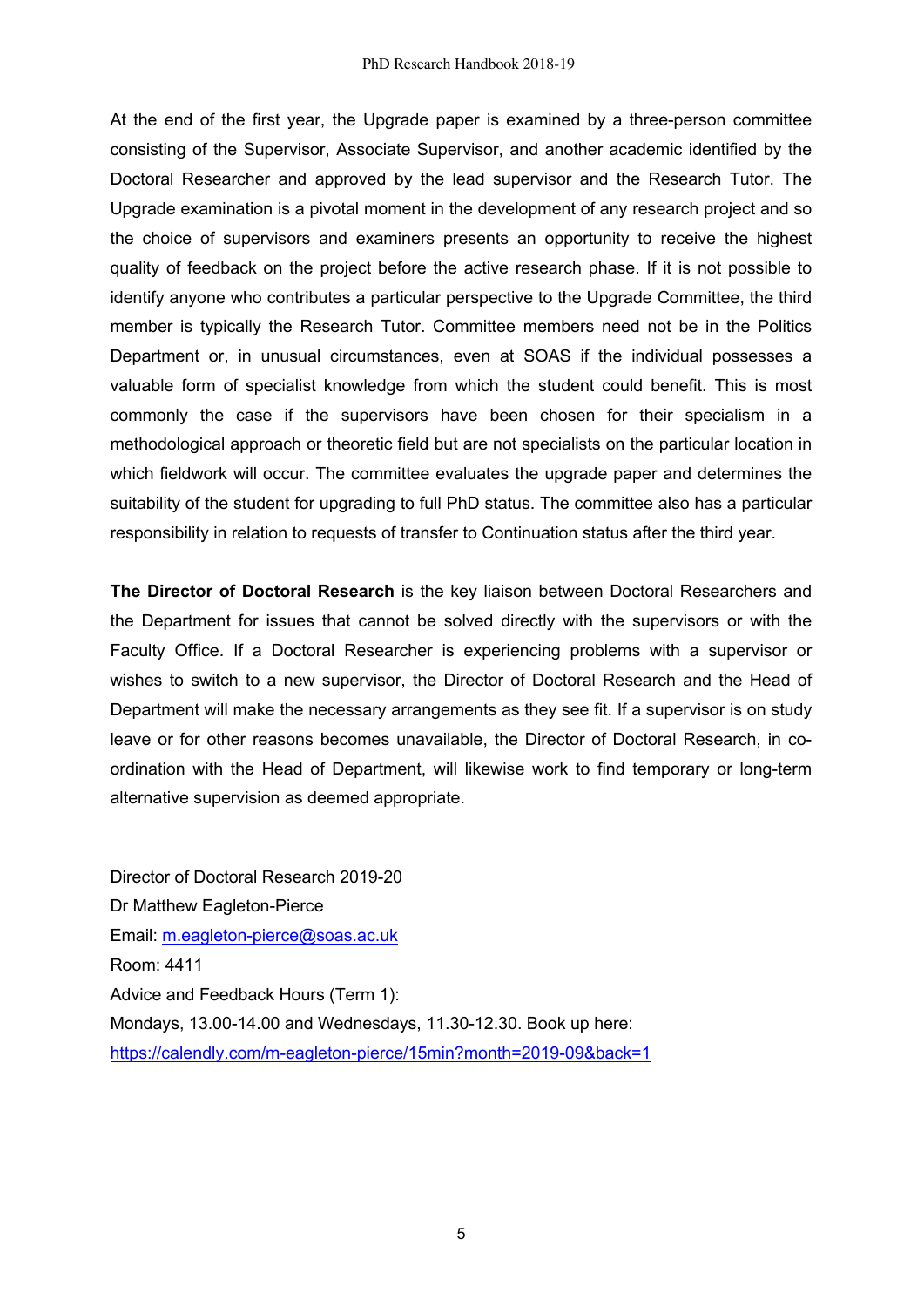# **III. ACTIVITIES UPON ARRIVAL (TERM 1)**

Within three weeks of your arrival at SOAS, you should aim to check off the following milestones to ensure that your year gets off to a strong start.

| familiar<br>the<br>Bloomsbury Learning<br>with<br>Environment<br>Become<br>(BLE)          |  |  |
|-------------------------------------------------------------------------------------------|--|--|
| (ble.soas.ac.uk), the main online platform for SOAS teaching. Sign up for the             |  |  |
| 'POMPHIL' class on BLE (https://ble.soas.ac.uk/course/view.php?id=2075)                   |  |  |
| Become familiar with the HAPLO PhD Manager software.                                      |  |  |
| (https://doctoralschool.soas.ac.uk/do/soas-auth/login)                                    |  |  |
| From Week 1 (starting September 30 <sup>th</sup> ), attend the weekly 'Common Core'       |  |  |
| training for new SOAS PhD students (SOAS-wide). Wednesdays 3-5pm. First                   |  |  |
| session Weds 2 Oct, 3-5pm. Room: KLT.                                                     |  |  |
| (https://ble.soas.ac.uk/course/view.php?id=19001)                                         |  |  |
| Attend the Welcome Dinner for incoming students (with some faculty members to             |  |  |
| attend): Weds 2 Oct, 6.30pm                                                               |  |  |
| Iberica Marylebone, 195 Great Portland St, London W1W 5PS                                 |  |  |
| (https://www.ibericarestaurants.com/restaurants/iberica-marylebone/)                      |  |  |
| From Week 1 (starting September 30 <sup>th</sup> ), attend the weekly workshop. 'Politics |  |  |
| MPhil Methods' (more information on the 'POMPHIL' site above). Thursdays 9-               |  |  |
| 11am. First session October 3rd. Room: MB386.                                             |  |  |
| Work out a schedule of meetings with your supervisor.                                     |  |  |
| Complete and submit a 'Training Needs Analysis' (Via PhD Manager). Discuss                |  |  |
| language-training requirements with your supervisor and prepare an application            |  |  |
| to fund relevant training if required. Discuss supplementary training options with        |  |  |
| your supervisor (e.g., auditing MSc courses in Politics, or other Departments at          |  |  |
| SOAS, courses offered by 'Learning and Teaching Development' Services,                    |  |  |
| language courses, etc.)                                                                   |  |  |
| Register to receive notices from relevant SOAS Research Centres (see below).              |  |  |
| Get to know SOAS Library and the SOAS Doctoral School at 53 Gordon Square.                |  |  |

## **Further Coursework**

Doctoral Researchers may need to attend appropriate MSc level and language courses as advised by the Supervisory Committee to build up their overall grasp of a certain subject or language. This will entail weekly attendance of, and positive contribution to (including presentations), the course as required. (Registration in MSc-level courses is subject to approval by the respective course convener.) Language training requirements should be decided in consultation with the Supervisor *early in Term 1* to increase the likelihood of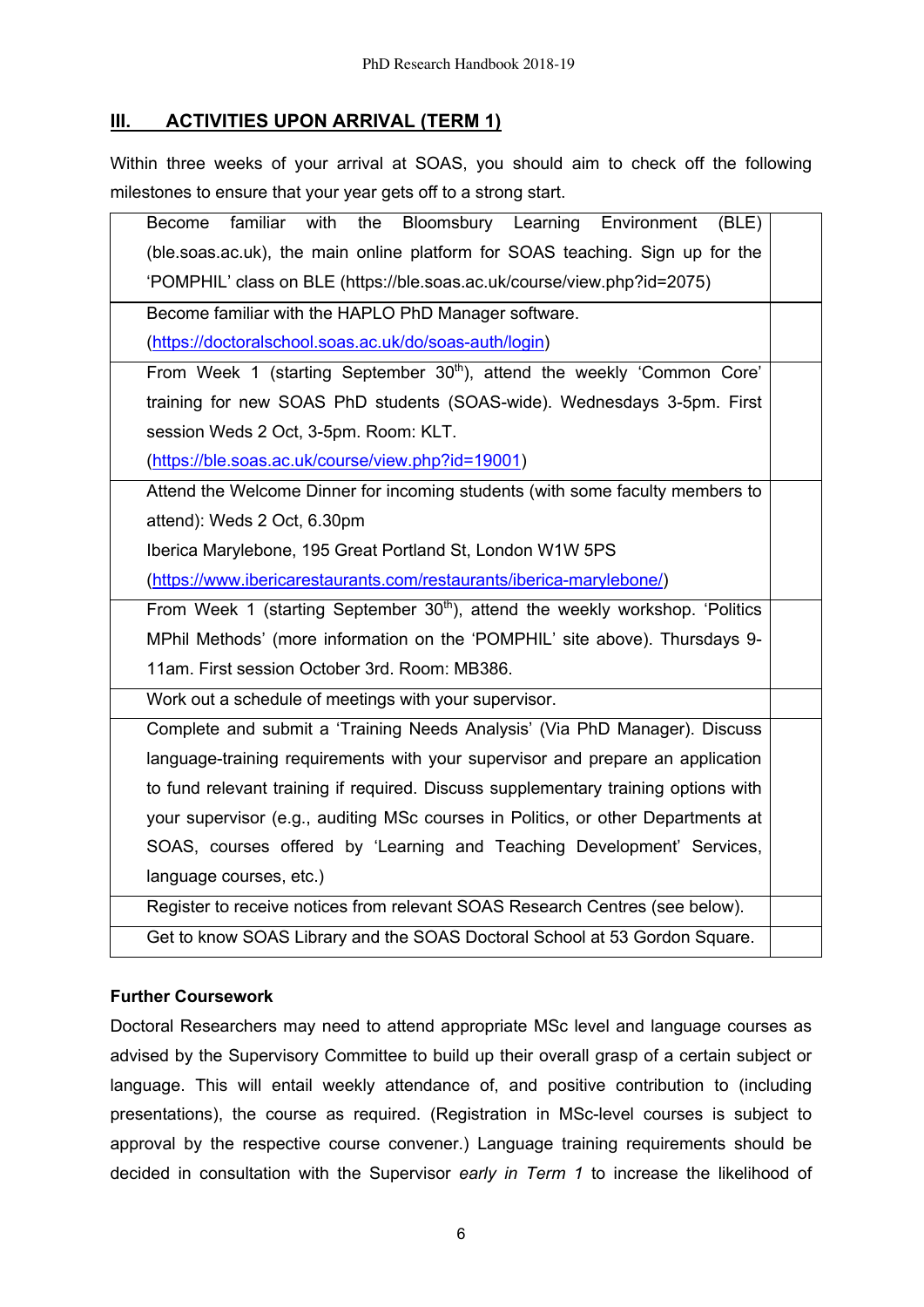securing funding within the School (decisions are made on a first-come-first-served basis). When the relevant language course is not offered in the SOAS Faculty of Languages and Cultures Doctoral Researchers can apply (with a supporting statement from their supervisor) for funding to support their training. Doctoral Researchers should look out for relevant announcements.

## **IV. MONITORING OF PROGRESS**

A necessary foundation for research is a **manageable research plan**, which should develop from the research proposal which formed an application. This plan should be worked out in draft form and agreed jointly by both Doctoral Researcher and supervisor in the first term. It can then be expanded and updated throughout the PhD to ensure that all parties understand progress with the project. It should include initially: a statement of the main research question; a provisional title for the thesis; a brief bibliography of the relevant literature; a rough division of the intended thesis by chapters and/or topic; a brief account of the proposed methodology; a time schedule for the different stages of research all the way to submission. Obviously, the research plan is only a plan and in many cases will need to be extensively revised as the research and writing progresses. But it is an essential tool in enabling Doctoral Researcher and supervisor alike to plan ahead, to identify difficulties before they arise, and to have an agreed basis for the future progress of the research work*.*

At the start of the PhD programme, Doctoral Researcher will sign up to the new HAPLO PhD Manager software. The provides a way of recording contacts between supervisors and students, a record of the evolution of the student's plans, achievements and writing and a way of monitoring the skills that students have acquired and any future training they will do. It is advisable to write summary entries of each supervision meeting and all agreed aims and deadlines for the records of the Doctoral Researcher and the supervisor.

The supervisor and the Doctoral Researcher should meet regularly. Most Doctoral Researcher go through phases of embarrassment that their work is not progressing well enough or quickly enough and may seek to avoid meeting their supervisors. This is a counter-productive, if understandable, habit. It is vital that contact is maintained throughout the first year of a degree, during fieldwork (by phone or e-mail, if not directly in person), and during the potentially lonely and challenging writing up period and that all difficulties are talked through openly so that the agreed schedule of work is not allowed to slip too far.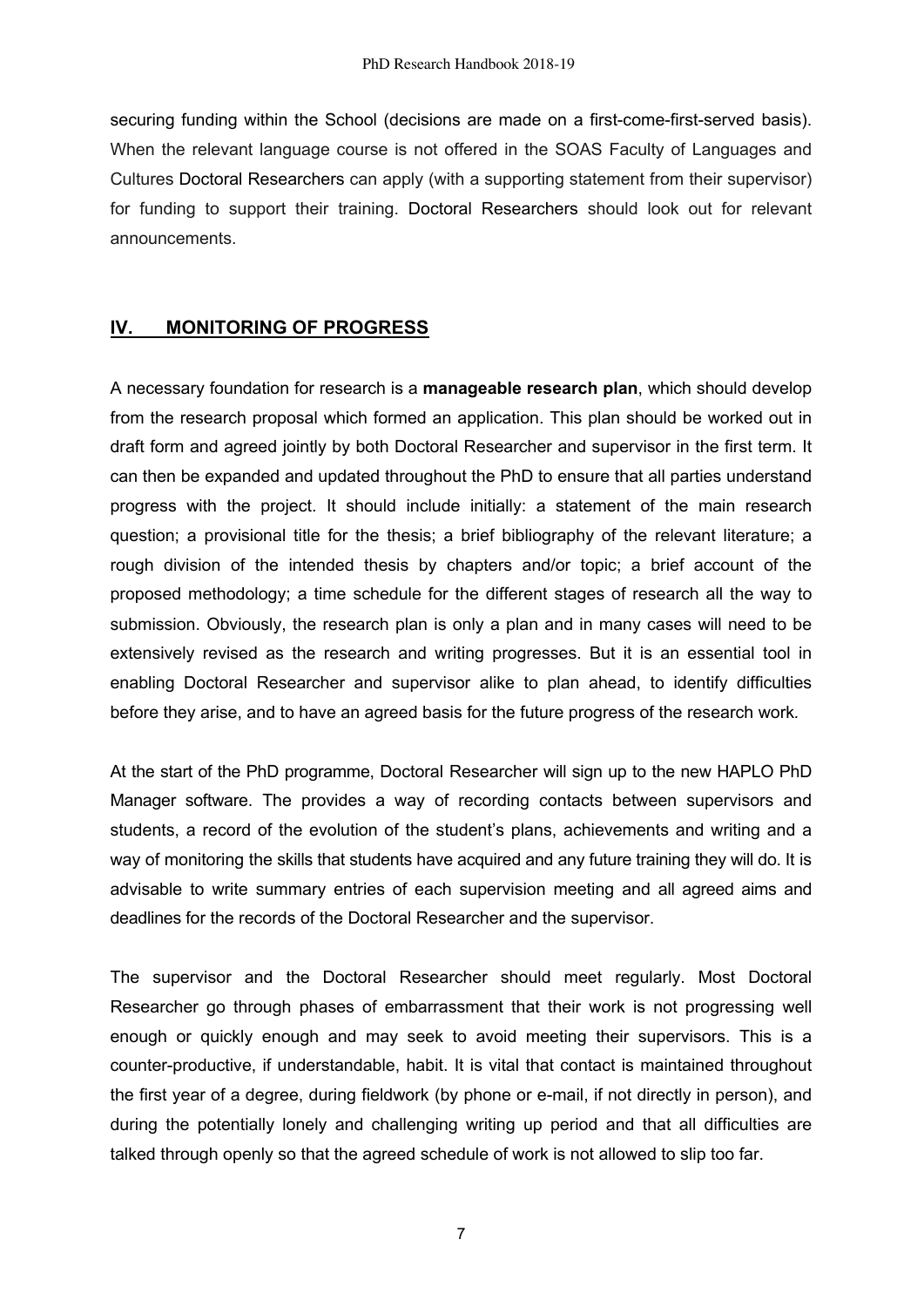Doctoral Researcher progress is monitored both through the MAPLO PhD Manager softeware and through annual reports. Reports will evaluate the quality of the work submitted and the pace of progress. **Annual report forms** are supplied by the Registry to each supervisor. The forms are filled in by supervisors in coordination with the student. Annual report forms are used by the Registry and the Associate Dean Research as an overall guide to Doctoral Researcher's progress and should be used for signalling any difficulties either student or supervisor may be experiencing.

## **V. DEPARTMENTAL AND ACADEMIC LIFE**

Although the supervisory structure is designed to ensure researchers are being supported and monitored, are receiving feedback and being inspired, undertaking a research degree involves becoming an independent scholar and a vital skill for such scholars is the ability to take ownership and responsibility for their project. This means seeking out support, feedback and inspiration not just from their supervisors but from their cohort, from training programmes and from the wider academic world – at SOAS and well beyond. Balancing time spent reading, writing and researching your project with contributing to and benefitting from relationships with other scholars and engagement with scholarly networks is a vital skill.

#### **Departmental Seminar**

The Politics Department Research Seminar on select Wednesdays 15:00-17:00 and is a crucial element of the shared intellectual life of staff and postgraduate students. It is a forum where invited speakers will present and discuss work in progress. A seminar schedule will be circulated at the beginning of the year, followed by regular announcements. There is often an opportunity following the seminar to meet and socialise with the visiting speaker (occasionally over drinks and dinner). *Research students are strongly encouraged to attend this seminar on a regular basis and may be invited to act as discussants.* The seminar series and contacts for those organising the events are advertised at: https://www.soas.ac.uk/politics/events/departmental-seminars/

## **Centres, Networks, etc.**

Research Students are encouraged to take advantage of the various resources available at SOAS and become actively involved with the many regional centres, and research networks and to attend speaker series organized throughout the School (see the SOAS website https://www.soas.ac.uk/centres/ for more information). Faculty members within the Politics Department are associated with the following centres and associations: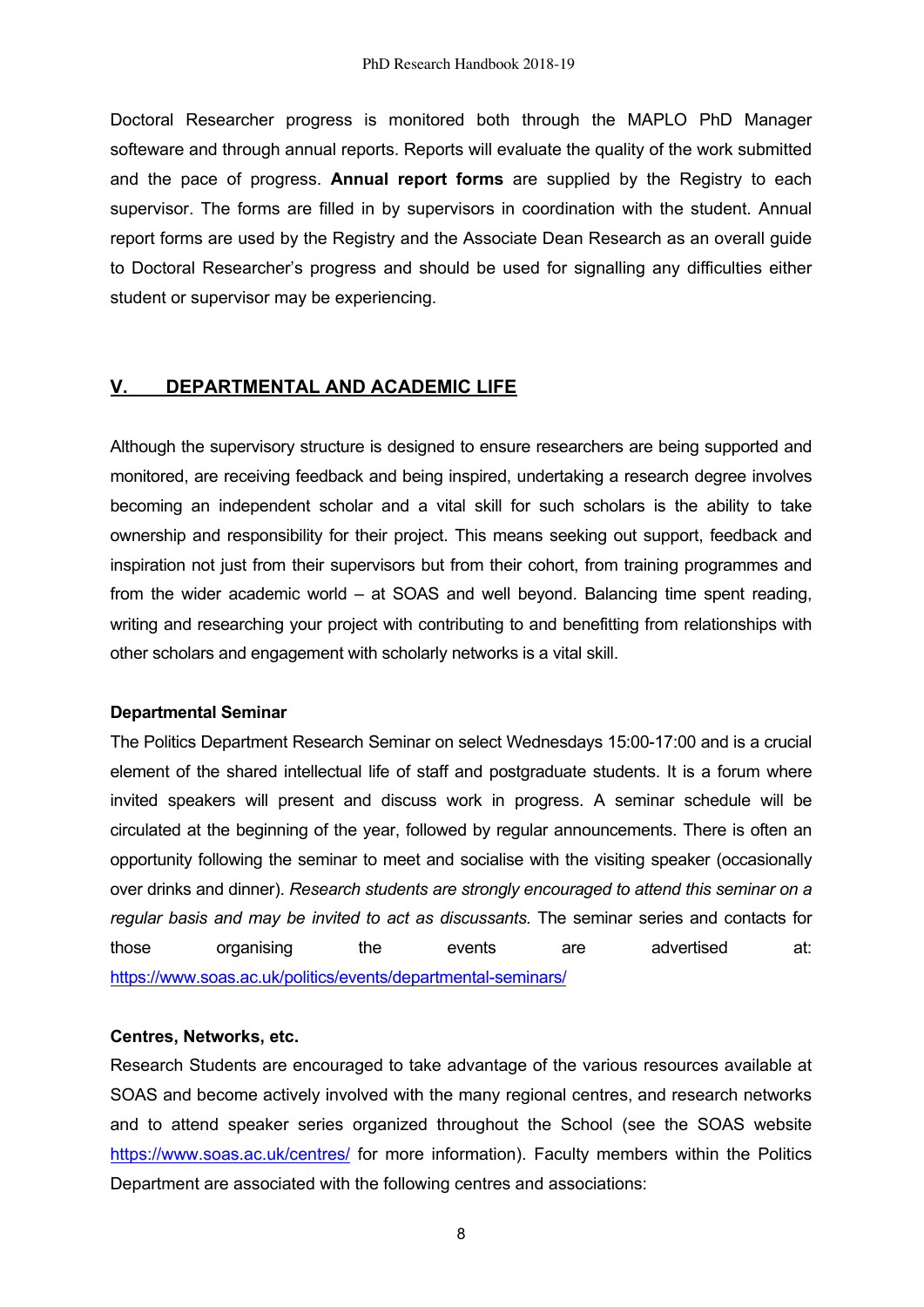#### *Thematic Centres*

- Centre for International Studies and Diplomacy (CISD)
- Centre for the International Politics of Conflict, Rights, and Justice (CCRJ)
- Centre for Comparative Political Thought (CCPT)
- Asia-Pacific Centre for Social Science
- Centre for the Politics of Energy Security
- Centre for Gender Studies
- Centre for Migration and Diaspora Studies
- Centre for Media and Film Studies

#### *Area Studies Centres*

London Middle East Institute (LMEI) Centre for South Asian Studies Centre for African Studies Centre for Southeast Asian Studies Centre for Contemporary Central Asia and the Caucuses Centre for Iranian Studies Centre for Contemporary Pakistan Studies Centre for Korean Studies SOAS China Institute Centre for Taiwan Studies Japan Research Centre

#### **Professional Associations beyond SOAS**

Political Studies Association (PSA) - www.psa.ac.uk/ International Studies Association (ISA) - www.isanet.org/ British International Studies Association (BISA) - www.bisa.ac.uk/ European Consortium for Political Research (ECPR) - http://www.essex.ac.uk/ecpr/ European International Studies Association (EISA) - http://www.eisa-net.org/ American Political Science Association (APSA) - www.apsanet.org/

## **Associations dedicated to the study of particular themes:**

Association for the Study of Ethnicity and Nationalism (ASEN) http://www.lse.ac.uk/collections/ASEN/

The Association for the Study of the Worldwide African Diaspora (ASWAD) http://www.aswadiaspora.org/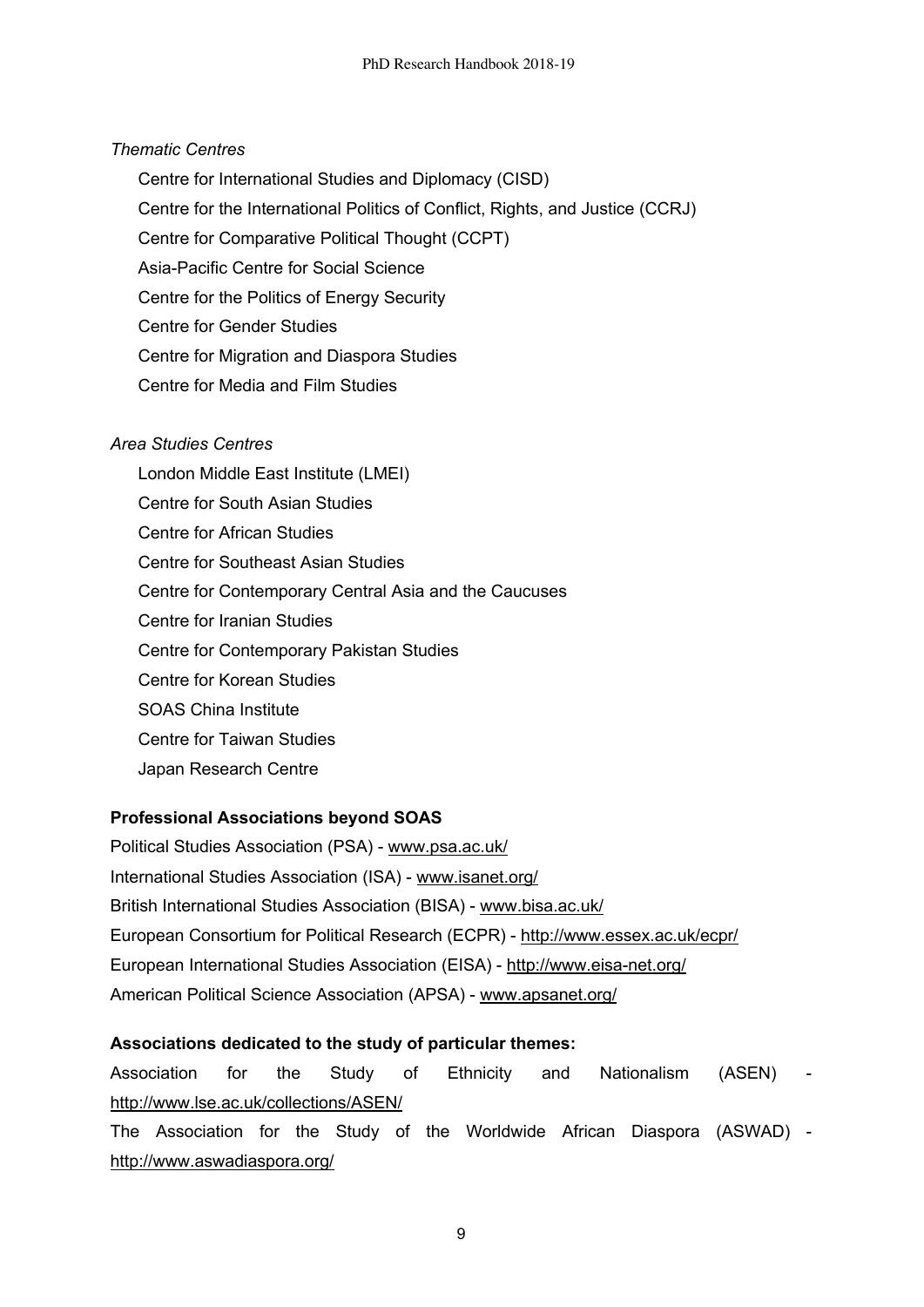Development Studies Association - http://www.devstud.org.uk/ The British Society for Middle East Studies – http://www.brismes.ac.uk African Studies Association - www.africanstudies.org/ The African Studies Association of the UK - www.asauk.net/ The Association for Asian Studies - www.aasianst.org/ British Association of South Asian Studies – http://www.basas.ac.uk Middle East Studies Association (MESA) - www.mesa.arizona.edu/

The British Academy website lists resources available to researchers in a number of disciplinary and geographic areas.

# **VI. DOCTORAL RESEARCH REPRESENTATION**

Doctoral Researchers elect three individuals to form a committee for each academic year. The committee is encouraged to organize social and intellectual events to facilitate the integration of a cohort of researchers, and is intended to serve as a forum for Research Students in the Department to discuss issues raised by fellow students concerning the programme, and to channel concerns to the Director of Doctoral Research, the Doctoral School and the Department as a whole where appropriate.

Two members of the committee should be Doctoral Researcher in their first or second year, one should be an advanced Doctoral Researcher (that is, in their third year). Elections should be organised by Doctoral Researchers themselves (a reminder will be sent out by the Director of Doctoral Research in Term 1), and held by the end of October (first year elections usually take place in the context of the 'Introduction to Research' course). *Elected students should ensure that the Departmental Manager in the Faculty Office is aware of their position as representatives. They can then be included in all relevant announcements of staff meetings etc*.

Doctoral Research representatives are invited to attend Departmental meetings. In addition, representatives participate in consultation meetings with members of staff to discuss all aspects of the Department's work of concern to Doctoral Researchers. These meetings take place in the last week of each term and may also include additional interested students from the MPhil and PhD cohorts at the invitation of the elected representatives. *Elected Research Student Representatives should initiate consultation with their peers to bring forward relevant issues. This has in the past been done using 'survey monkey' or social media platforms.*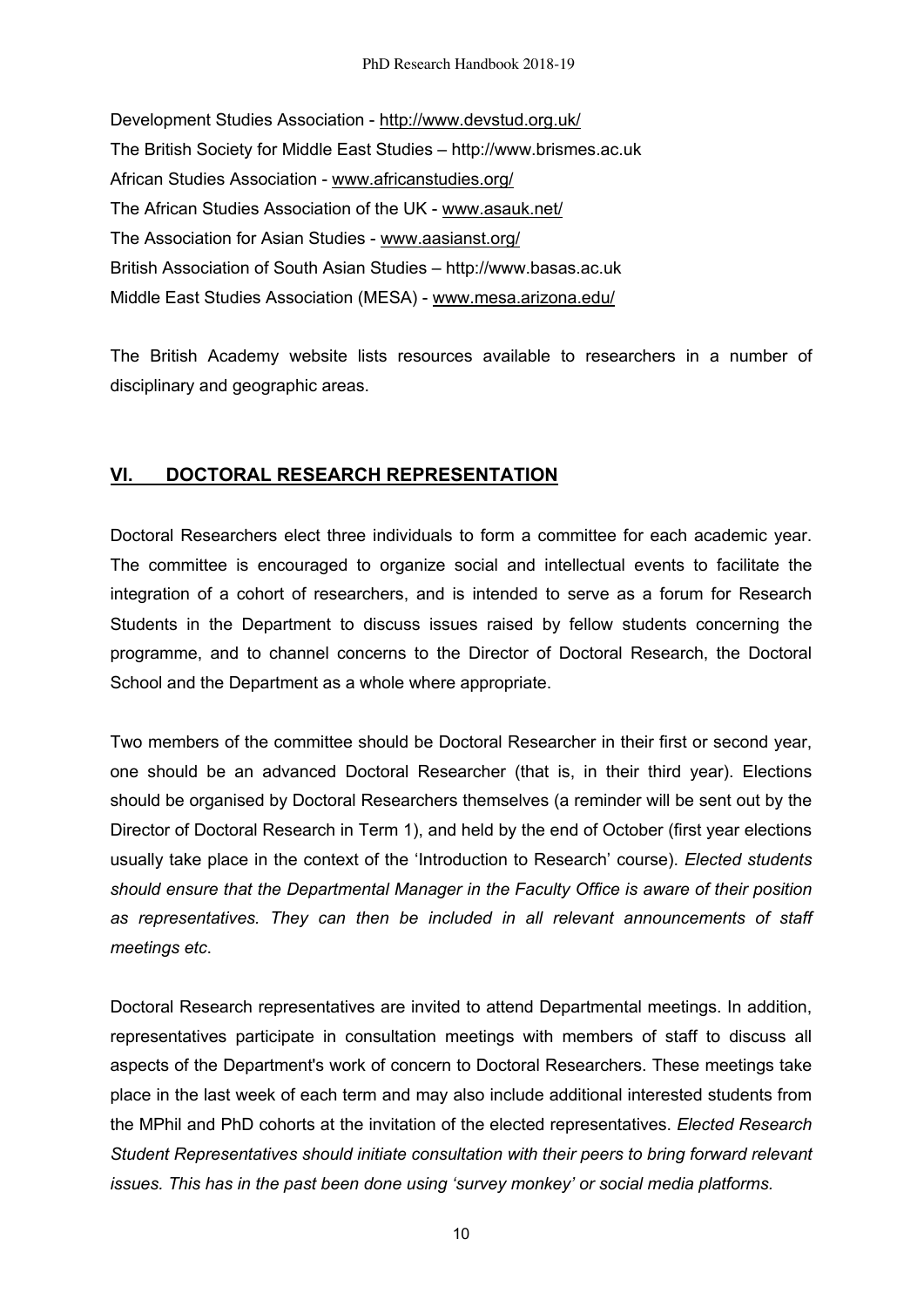The Research Students' Association (RSA) represents all Doctoral Researchers at SOAS. Its Committee consists of one representative from each year of study on every doctoral programme (which means 48 representatives from 16 programmes). The Committee elects the Secretary and the Treasurer while the President post is elected within the SOAS Students' Union elections. The RSA has two members on the Doctoral School Management Group who make sure that students' voices are heard on the issues that concern them, and that students are aware of all the initiatives taken in relation to the doctoral experience. The RSA also represents Doctoral Researchers to the SOAS Student Union. In addition to its representative functions, the RSA has editorial responsibility for a lively student journal (the SOAS Journal of Postgraduate Research), and organises a variety of academic and entertainment events, during the year. https://www.soas.ac.uk/research/rsa/

# **VII. RESEARCH TRAINING YEAR 1**

Doctoral Researchers are expected to upgrade from MPhil to PhD student status within twelve months of their registration. This transfer is NOT automatic. Successful completion of the WHOLE training programme is a requirement for progression from MPhil to PhD. This means Doctoral Researchers MUST attend all courses and complete ALL written assignments. Those failing to do this will be deemed to have failed to satisfy the requirements for upgrading.

| COURSES                           | <i>ASSIGNMENTS</i>                                  |
|-----------------------------------|-----------------------------------------------------|
|                                   |                                                     |
|                                   |                                                     |
|                                   | Agreed work plan                                    |
|                                   | Discussed in first few supervisions and agreed by   |
|                                   | <b>Reading Week, Term 1.</b>                        |
|                                   |                                                     |
| <b>Politics MPhil Methods</b>     | <b>Literature Review</b>                            |
| (Terms 1 and 2) *compulsory*      | Due start of second term. Submitted to supervisors. |
|                                   |                                                     |
| Additional Course on Quantitative |                                                     |
| Methods (optional)                |                                                     |
|                                   |                                                     |
|                                   |                                                     |
| <b>Upgrade Paper Workshop</b>     | <b>Preliminary Upgrade Paper</b>                    |
| (Term 2) *compulsory*             | Due end of second term. Submitted to supervisors    |
|                                   | for discussion.                                     |
|                                   |                                                     |
|                                   |                                                     |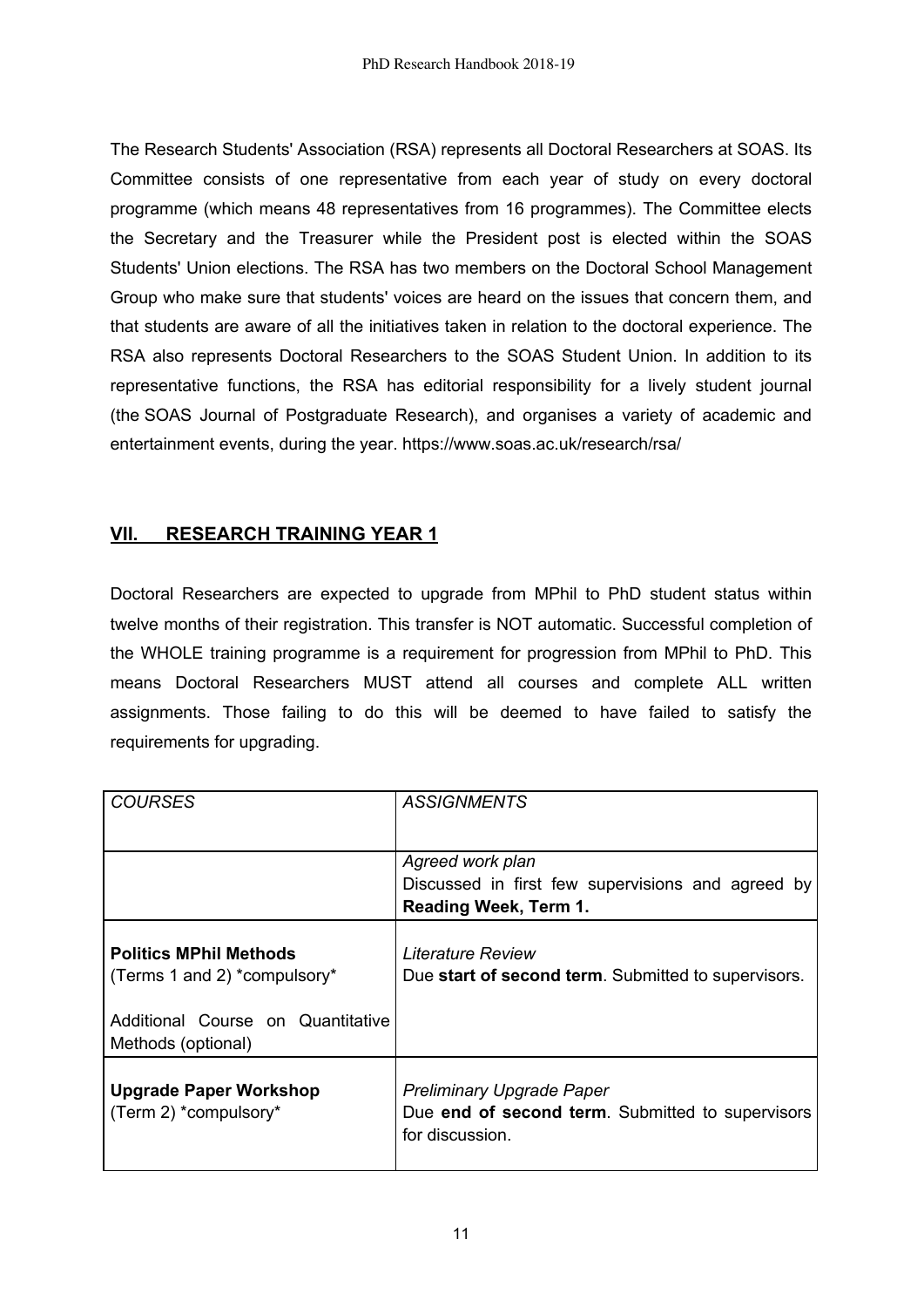| (SOAS-wide):<br>Common<br>Core<br><b>Common Core I: Research Project</b><br>Management (Term 1); Common<br><b>Technology-Enhanced</b><br>Core<br>II:<br><b>Research (Term 2)</b> | Common Core I: Participation in all interactive<br>exercises on the Bloomsbury Learning Environment<br>(20%); 5,000-word Research Project Canvas (80%):<br>Dec 6.<br>Common Core II: Participation in all interactive<br>exercises on the Bloomsbury Learning Environment<br>(20%); Two written assignments on methodology<br>$(1,500$ and 3,000 words weighed at 30% and 50%<br>respectively) |
|----------------------------------------------------------------------------------------------------------------------------------------------------------------------------------|------------------------------------------------------------------------------------------------------------------------------------------------------------------------------------------------------------------------------------------------------------------------------------------------------------------------------------------------------------------------------------------------|
| Possible:                                                                                                                                                                        | <b>Final Upgrade Paper</b>                                                                                                                                                                                                                                                                                                                                                                     |
| • MSc course or language course as                                                                                                                                               | Department deadline for submitting upgrade paper:                                                                                                                                                                                                                                                                                                                                              |
| specified/approved by supervisor                                                                                                                                                 | 15 May                                                                                                                                                                                                                                                                                                                                                                                         |
| (NB)<br>Language<br>training                                                                                                                                                     |                                                                                                                                                                                                                                                                                                                                                                                                |
| requirements should<br>decided<br>be                                                                                                                                             | Upgrade Viva                                                                                                                                                                                                                                                                                                                                                                                   |
| early on to enhance the possibility of                                                                                                                                           | Supervisors should arrange date with Doctoral                                                                                                                                                                                                                                                                                                                                                  |
| securing appropriate funding within<br>SOAS).                                                                                                                                    | Researcher and committee members between May<br>20 - June 7.                                                                                                                                                                                                                                                                                                                                   |
|                                                                                                                                                                                  |                                                                                                                                                                                                                                                                                                                                                                                                |
|                                                                                                                                                                                  | <b>Deadline</b><br>for<br>supervisor to<br>advise<br>Doctoral                                                                                                                                                                                                                                                                                                                                  |
|                                                                                                                                                                                  | Researcher and Doctoral School of upgrade viva                                                                                                                                                                                                                                                                                                                                                 |
|                                                                                                                                                                                  | outcome. 15 June.                                                                                                                                                                                                                                                                                                                                                                              |
|                                                                                                                                                                                  |                                                                                                                                                                                                                                                                                                                                                                                                |
|                                                                                                                                                                                  | Present at MPhil Research Projects Conference                                                                                                                                                                                                                                                                                                                                                  |
|                                                                                                                                                                                  | End of third term (early June), date TBA                                                                                                                                                                                                                                                                                                                                                       |
|                                                                                                                                                                                  | If applicable: Revised Upgrade Paper due August 15.                                                                                                                                                                                                                                                                                                                                            |
|                                                                                                                                                                                  | Supervisor to advise Doctoral Researcher and                                                                                                                                                                                                                                                                                                                                                   |
|                                                                                                                                                                                  | Doctoral School of Revised Upgrade Paper outcome:                                                                                                                                                                                                                                                                                                                                              |
|                                                                                                                                                                                  | 1 September.                                                                                                                                                                                                                                                                                                                                                                                   |
|                                                                                                                                                                                  | <b>Fieldwork Form</b>                                                                                                                                                                                                                                                                                                                                                                          |
|                                                                                                                                                                                  | Should be submitted for approval at least six weeks                                                                                                                                                                                                                                                                                                                                            |
|                                                                                                                                                                                  | before fieldwork begins. Fieldwork cannot begin                                                                                                                                                                                                                                                                                                                                                |
|                                                                                                                                                                                  | before Upgrade has been passed.                                                                                                                                                                                                                                                                                                                                                                |

## **Politics MPhil Methods (Terms 1 and 2)**

This course provides Doctoral Researchers with the basic 'tools' needed to successfully design and conduct a research project. It consists of weekly seminars (Thursdays, 9-11am) lead by members of staff from the Politics Department based on core readings, student presentations and group discussions. The first part of the course addresses debates in philosophy of social science research, aspects of research design and how to construct a literature review. The sessions in the second part introduce a variety of qualitative methodological approaches, including comparison, ethnography, interviews and discourse analyses. The course features three sessions introducing quantitative methods in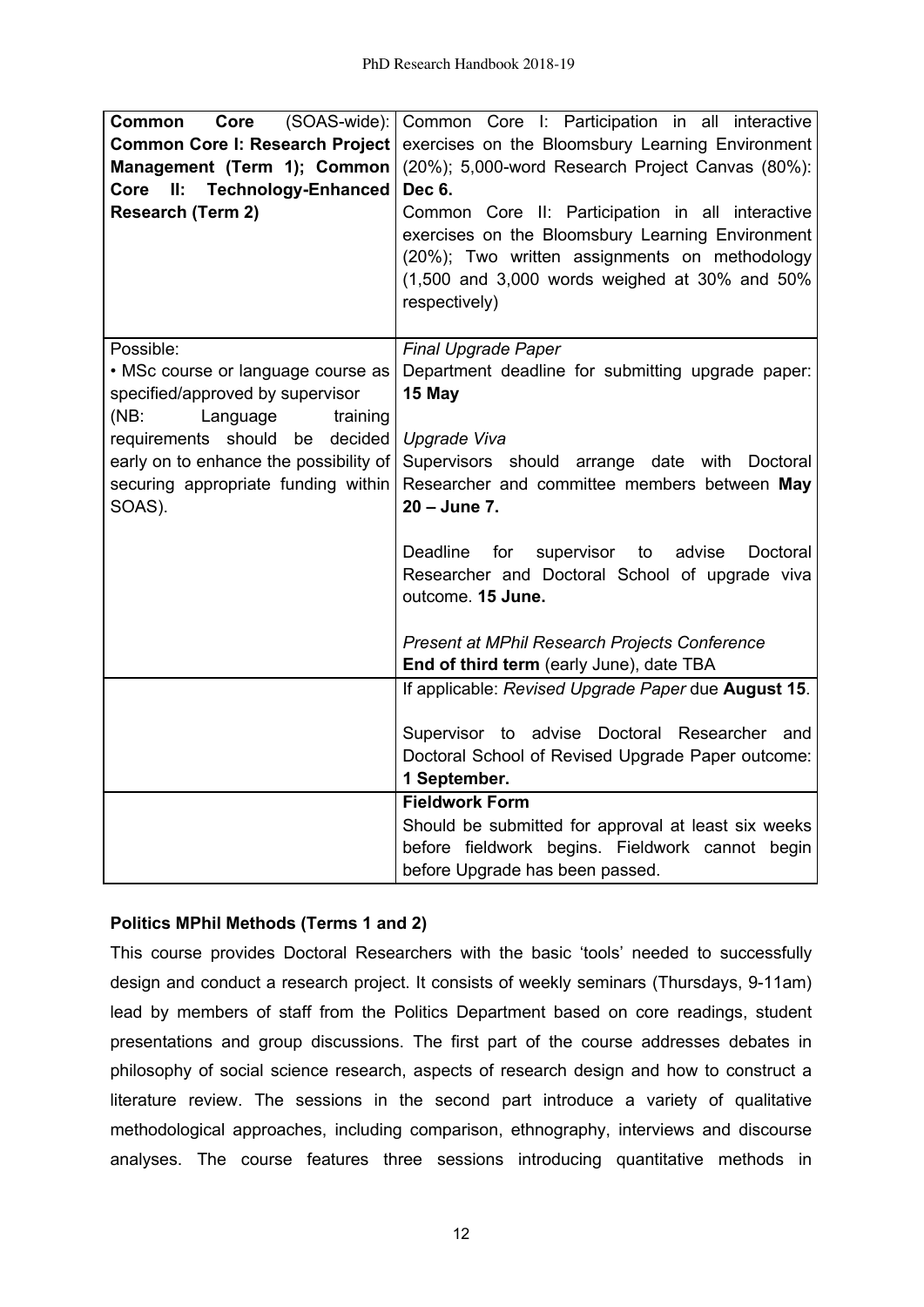collaboration with Doctoral Researchers in Development Studies. The Course Convener for 2019/20 is Dr Matthew Eagleton-Pierce. This course is COMPULSORY.

Doctoral Researchers wishing to learn or improve their skills in **quantitative data analysis** are strongly encouraged to attend a parallel course on descriptive and inferential statistics, SPSS and regression analysis. This course involves lectures accompanied by practical sessions/tutorials suitable for both introductory and advanced levels. For details contact the convener: https://www.soas.ac.uk/courseunits/15PPOH035.html

## **Upgrade Paper Workshop (Term 2)**

This one-term seminar is designed to complement the above course(s) and gives Doctoral Researchers the opportunity to present their doctoral research projects (drafts of their preliminary upgrade paper, essentially) in an informal setting. This will allow Doctoral Researchers to discuss challenges they face in devising their own research design and choosing a methodological approach and to discuss issues of fieldwork and project management with peers and a member of staff. Course convener for 2019/20 is Dr Matthew Eagleton-Pierce. This course is COMPULSORY.

## **Research Projects Conference (Term 3)**

First Year Doctoral Researchers will present their doctoral research projects (their upgrade paper, essentially) at a one-day conference during Term Three. This is usually held in early June. This conference is organized by a committee of Doctoral Researchers, and will be organized via the Methods course. The setting allows Doctoral Researchers to practice their presentation skills in a panel format and receive critical feedback. Attendance is open to SOAS staff and Doctoral Researchers (and, if the committee organizing so chooses, external invitees). The conference is usually the last event of the academic year and represents an occasion to 'wrap up' the MPhil experience. There is usually a party afterwards.

## **Common Core (SOAS-wide) (Term 1 and 2)**

You receive Politics discipline-specific guidance and training from your supervisors and Directors of Doctoral Research. In addition, there is interdisciplinary training, which is centrally organised and open to all Doctoral Researchers across the institution, including the two Common Core modules. These modules, as the title indicates, aim to provide a strong foundation for every SOAS PhD student regardless of their subjects. They do not clash with Politics MPhil Methods seminars and other training activities organised within the department, so please make sure that you attend them too according to your Director of Doctoral Researchers' instructions. The Common Core modules offer 60 credits in total.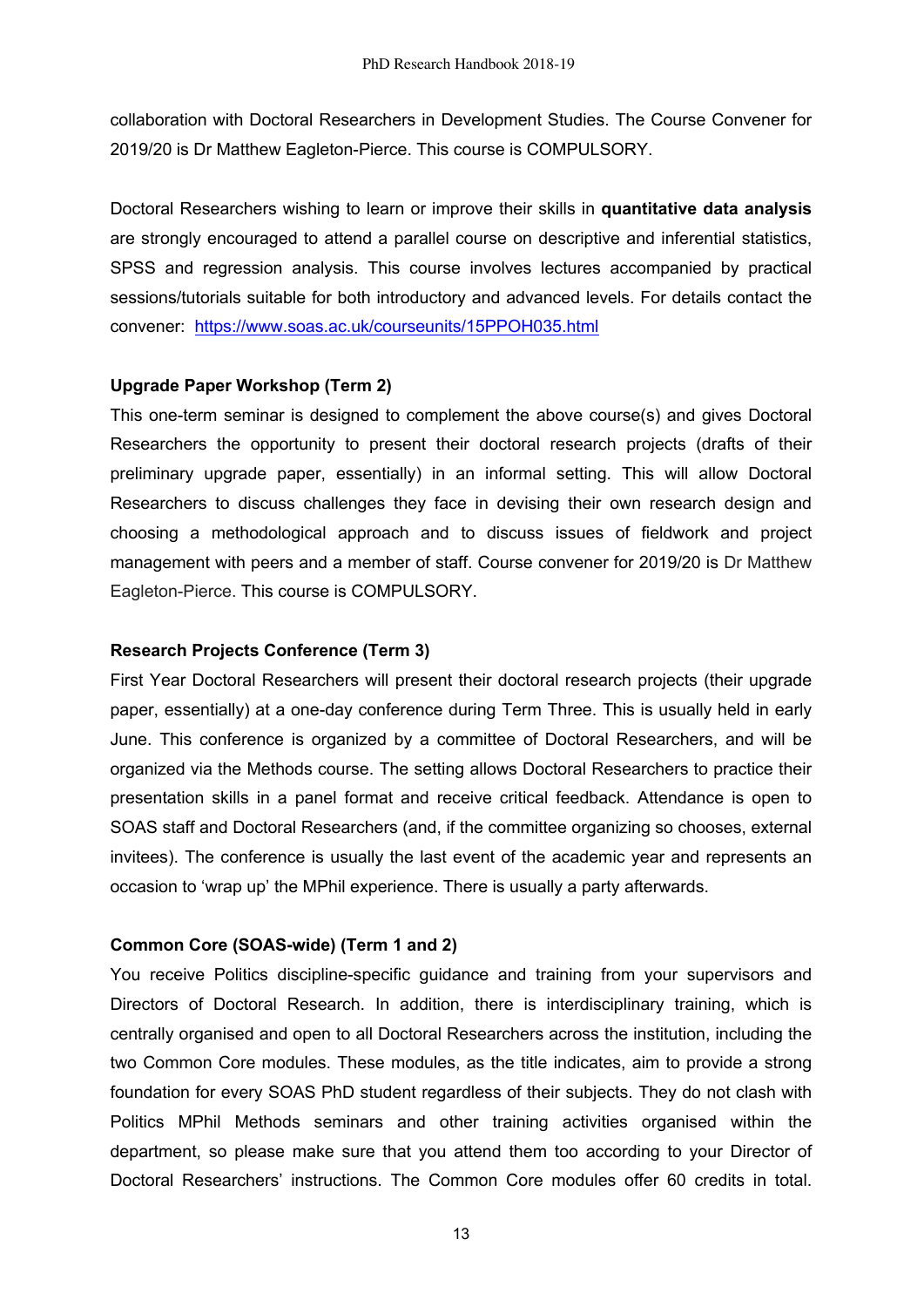Hence anyone who have completed both modules successfully but has to withdraw from the PhD programme will be eligible for a Postgraduate Certificate as an exit award. Attendance at the weekly seminars for both these courses is OPTIONAL, but you are strongly suggested to join the initial sessions to understand the potential benefits of this School-wide programme.

You can find the full details of both modules at the following links.

Common Core I: Research Project Management (Term 1) https://www.soas.ac.uk/courseunits/15DOCC001.html

Common Core II: Technology-Enhanced Research (Term 2) https://www.soas.ac.uk/courseunits/15DOCC002.html

Common Core I is convened by Dr Yenn Lee, with help of two Associate Tutors, Laurence Green and Kirstie Kwarteng.

# **VIII. FIRST YEAR ASSIGNMENTS AND THE UPGRADE PROCESS**

Doctoral Researchers are expected to submit a copy of their *Literature Review* to their supervisor (and, usually, to the second member of the supervisory committee) at the *beginning* of Term 2. Doctoral Researchers then present drafts of their *Upgrade Paper* to the Upgrade Paper Writing Workshop throughout Term 2. Doctoral Researchers are then expected to submit a completed draft of their Upgrade Paper to their supervisors by the *end* of Term 2. Students are strongly encouraged to establish clear and sensible deadlines for handing in these drafts. This is vital for ensuring that supervisors will know when to expect drafts and for Doctoral Researchers to receive timely (and, ideally, written) feedback.

**Doctoral Researchers must submit their final upgrade paper via PhD Manager by 15 May.** This should be accompanied by a completed Upgrade Form (available via the Doctoral School website) including the first and second stage research ethics review. These should be completed in consultation with supervisors. The final upgrade paper will be assessed by the Supervisory Committee and a viva held, during which Doctoral Researchers will be asked to present their paper and to respond to comments and critique from the committee. Doctoral Researchers should liaise with their supervisor(s) and the committee to identify a suitable date.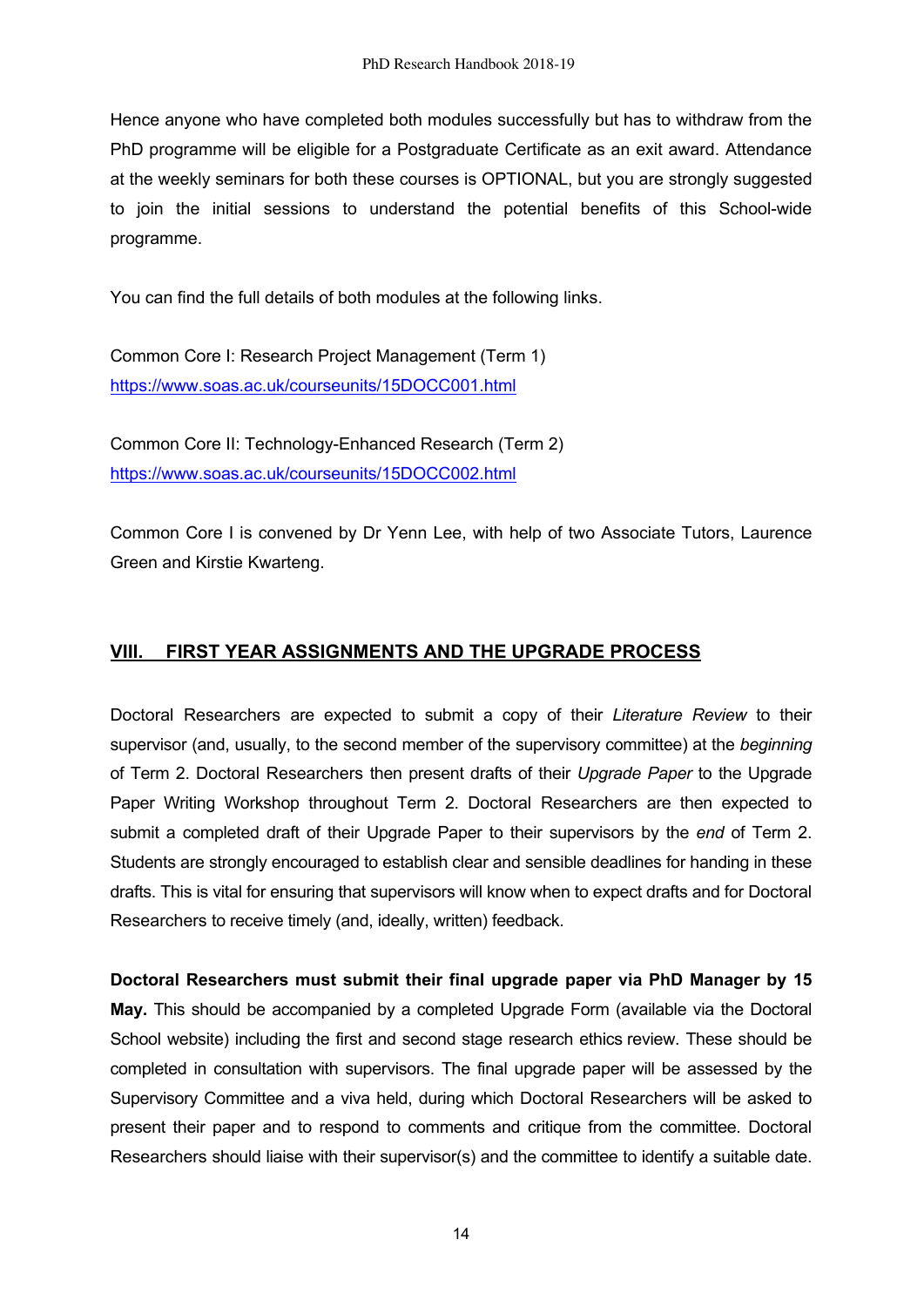**The upgrade vivas should happen between May 20 and June 7**. Following the viva, Doctoral Researchers should hear back from their supervisor by **June 15** and may either have their upgrade approved immediately or be asked to make either minor or major revisions to their upgrade paper over the summer and submit a new version by **August 15** and, if applicable, attend a second viva. The Supervisory Committee will then reach a collective decision and submit a report to the Registry and the Associate Dean for Research by **1 September**. Any late submissions must be supported by the supervisor and approved by the Director of Doctoral Research.

The Supervisory Committee drafts a report on each submission of the upgrade paper, a copy of which should be kept on file by the lead supervisor and submitted to the Director of Doctoral Research, and the Doctoral School. All parts of all reports will be made available to the Doctoral Researcher. Reports will include (i) a brief summary of the submission; (ii) strengths and weaknesses of the submission; (iii) suggestions for improvement; (iv) a recommendation (with rationale). At the end of the process, the committee must recommend one of the following outcomes:

- Upgrading to PhD status,
- Not proceeding beyond the MPhil degree,
- Termination of the research project.

**No Doctoral Researcher is given permission to leave for fieldwork until a decision has been made about upgrading.** No Doctoral Researcher will be permitted to enrol for a second full-time year, or part-time equivalent, unless the transfer to PhD has taken place or a written dispensation from the Associate Dean Research (ADR) is on their Registry file.

## **IX. ONE APPROACH TO PREPARING AN UPGRADE PAPER**

A research plan is a living document that evolves with your project, typically beginning from the original research proposal presented in an application for admission. Elements of this plan can be developed - as the literature review becomes more sophisticated and appropriate research methods are specified - into an Upgrade Paper. An Upgrade Paper then typically serves as an early version of the Introduction to a completed doctoral thesis. An Upgrade paper is a justification for and a guide to work that the researcher proposes to do in the future in order to answer a research question (to which logically, they are assumed not to already know the answer – otherwise the research would not be needed). An Introduction to a completed thesis on the other hand is a description of work already done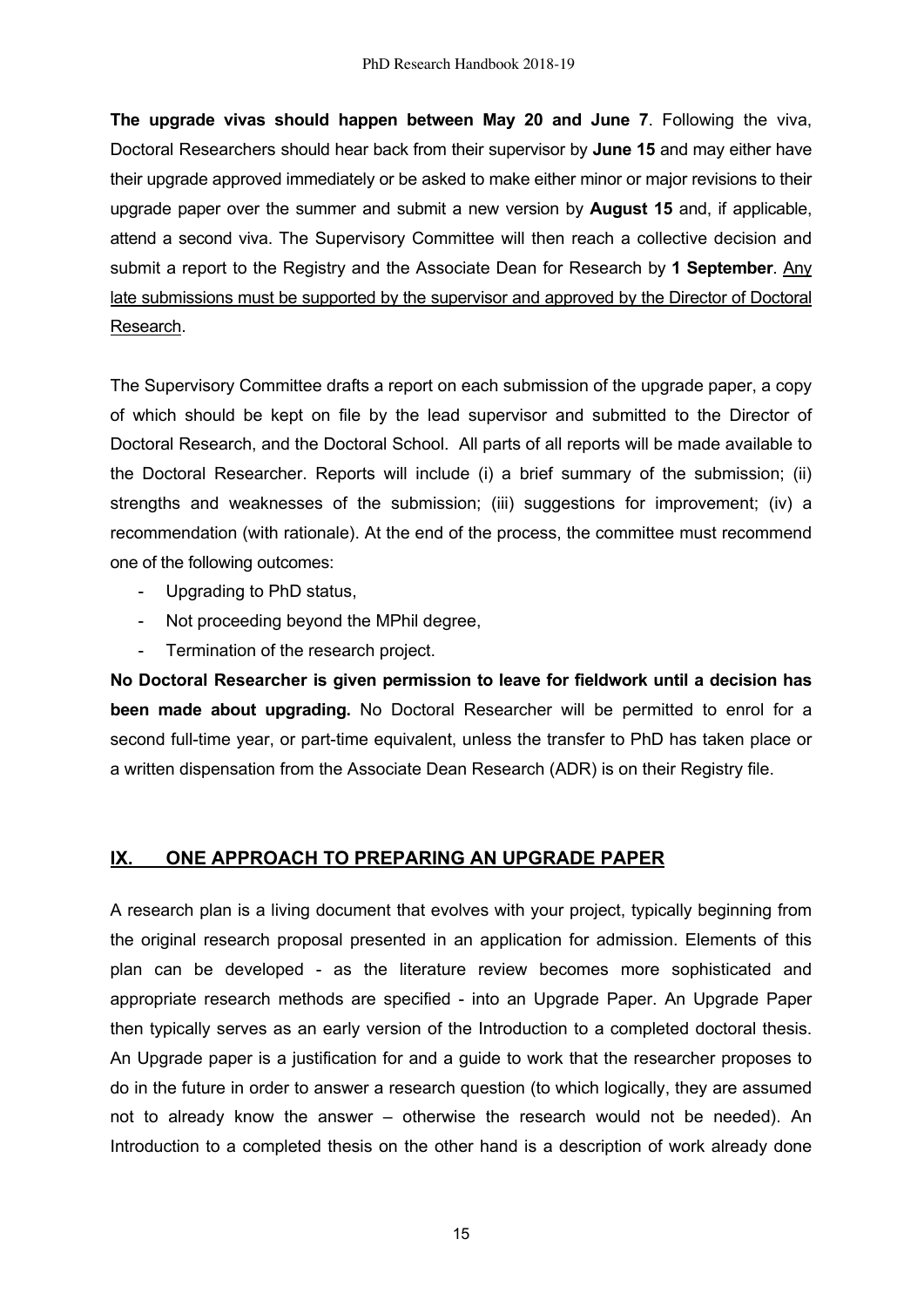and a summary of the argument that the evidence gathered and analysed during the research claims to justify.

The upgrade exam enables an assessment, by scholars other than just the candidate's own supervisor, of progress made by the end of one year, assessing whether the candidate has been able to specify a valuable, manageable, sensible and ethical project that will make an original contribution to knowledge in their chosen field.

The upgrade paper thus typically includes the following:

- 1. An elaboration of the principal question and sub-questions to be addressed;
- 2. A literature review;
- 3. A discussion of methodological frameworks;
- 4. An outline of a fieldwork plan;
- 5. A timetable for completion within three (maximum four) years.

This is a long way of saying that, at the point of writing an Upgrade Paper it would be odd for a researcher to know what it is that they want to argue. This makes the task of writing it noticeably different from writing an essay or dissertation.

## *1. Framing your topic in the form of a question.*

In the first section of a plan, readers will want to know not what your argument is, but what your question is, and understand why you have chosen it. The question often takes the form of a single sentence and aims to specify itself (in terms of naming events, dates and locations) as closely as possible. It could emerge from a real-world problem or event that practitioners, commentators and/or academic analysts have struggled to understand or characterise, or from a more abstract academic debate - ideally, both. But it needs to be an interesting question, and a *puzzle*. In other words, it won't do for the answer to be obvious (to you or to everyone else) or trite, or for there to be a well-established consensus on the question (unless you also have grounds for suggesting that this consensus is false). You need to be able to explain to an informed audience of people trained in your broad discipline but not obsessed with the same issue as you why finding an answer might matter to them, and show them that there is an understandable difference of opinion over what kinds of answers might be sensible. This might involve referencing the terms of an extant debate in the literature that you go into in much greater detail in the literature review. A considerable amount of work at the start of a doctoral research project typically involves the framing of questions.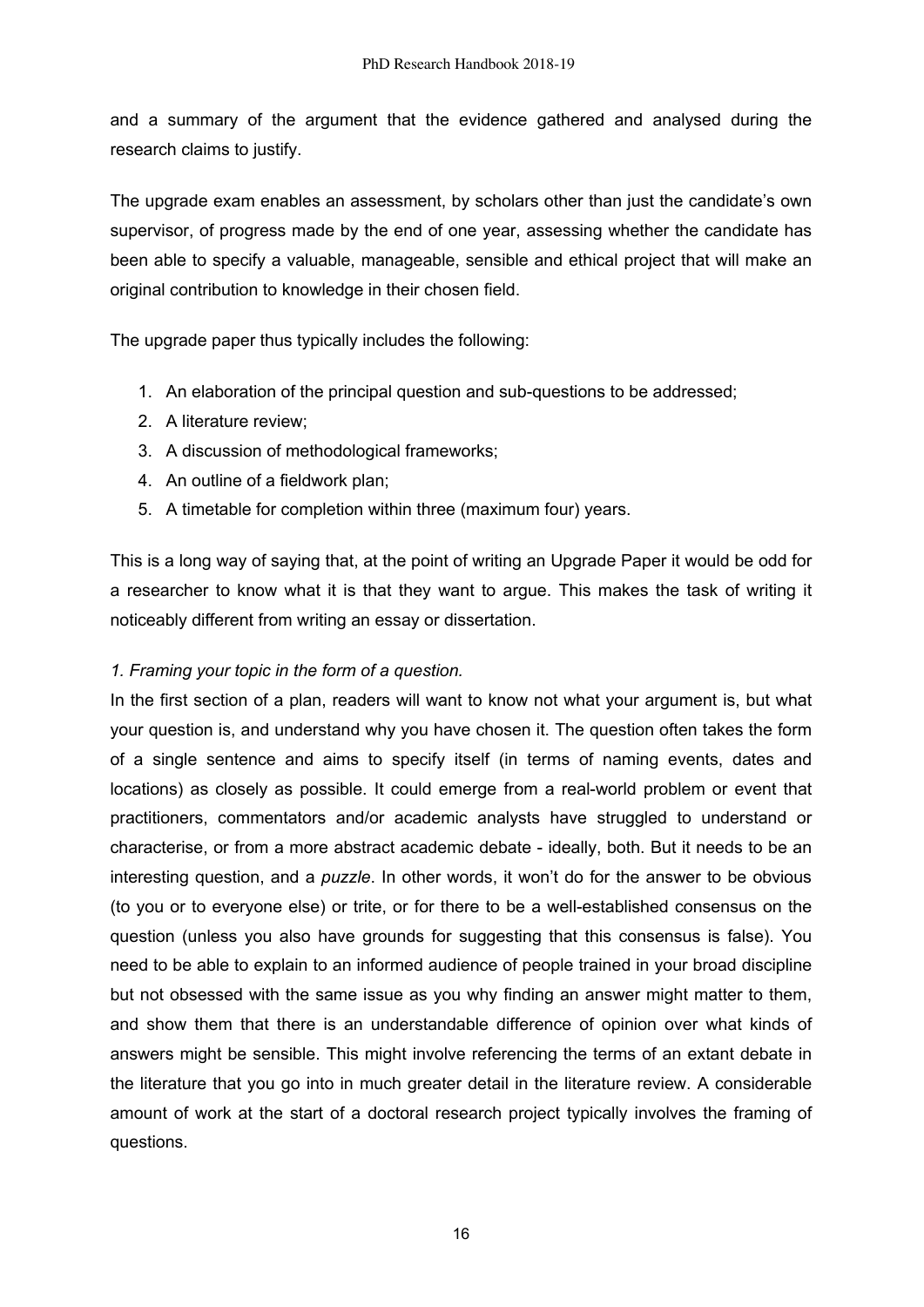#### *2. The literature review*

Most academic questions have been approached in some form already by 'the literature'. Often the best way to start answering a question is to consider what others have said. There is usually a range of influential answers offered to questions somewhat similar to yours. In some cases the way that people frame their questions specifically reference the phrases and concepts introduced by particular thinkers. These phrases and concepts are almost always subject to debate and critical appraisal by other authors.

You should not think that if some article or author has already answered your question, even with reference to your case, that's a reason to avoid the question: quite the opposite. An original contribution to knowledge does not imply an original question, only an original approach to answering it. Others' work can be a kick-off point for a critical engagement with their claims and methods. However, it might well be that nobody has tried to answer 'the question' through your case, in your time period, or in some more narrow but strategic way that you identify and specify in your question. Readers still need to know whether other people have relied on an implied answer to your question as an aspect of some broader theory, or have answered a similar question in relation to other cases. The claim to be filling 'a gap in the literature' or answering a question that nobody else has ever considered might be a convenient way to avoid thinking through concepts that you might wish to use as if they are uncontroversial. It's rarely true that such gaps are absolute.

Ideally before beginning the PhD, or at least as part of your research plan, you will have developed a bibliography. You should have used googlescholar, jstor, ebscohost, the library catalogue and other bibliographic databases, and the citations from relevant texts, to identify whether there is sufficient academic literature and / or primary data / policy-oriented literature out there for you to be able to engage the question in the way that you have framed it. This bibliography will obviously grow as you work and particularly in relation to advice from your supervisor and reactions to your work from other scholars.

One you have established a sensible list of texts to discuss, readers then need to understand your assessment of how justifiable the answers extant research provides are. This helps the reader to understand why you might then choose the method and case that you do. A literature review thus introduces the reader to the main issues raised by this literature. It should demonstrate that you have read and understood the core arguments made by other authors, and can re-present them fairly and elegantly, in summary. This means giving the key theories room to breathe, to make their case. In other words you don't need, initially, to respond to everything that others say – just explain what they say and why.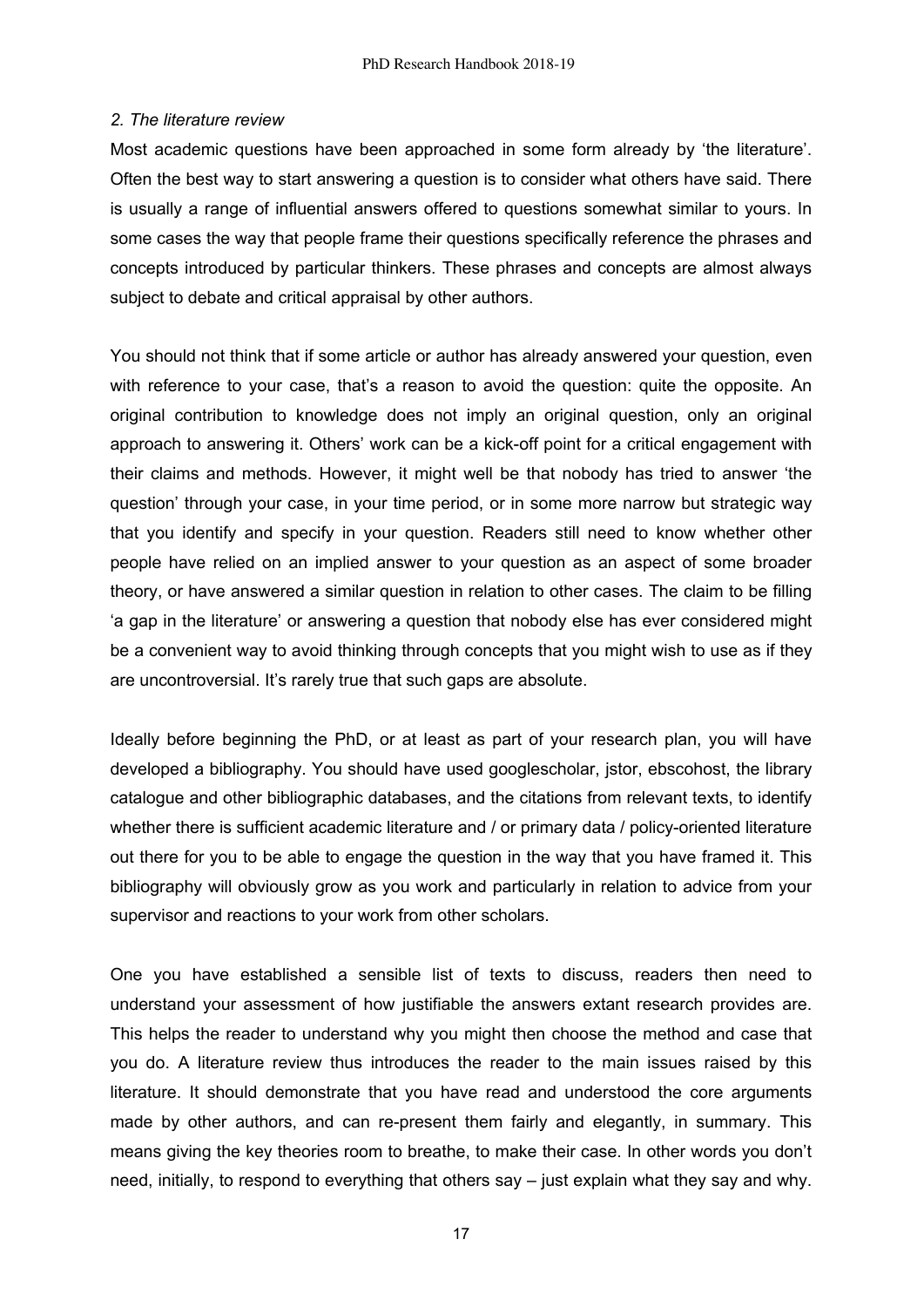At the same time, when finished, a literature review should not just read; 'x says this, y says this, z says this' using the terminology or concepts or findings provided by these texts as if they are obviously acceptable. You need to provide a critical commentary on the ideas, showing what methods other researchers have adopted and considering the costs and benefits of the strategies they have adopted, drawing out similarities and contrasts between them, putting the authors and arguments 'in contact' with each other, even if they don't write directly about each other.

In reading each of the authors you are seeking then to establish both what their argument is on the surface, but also to draw out in a commentary in your own 'voice' what ideas and assumptions underpin it, and how adequate the evidence deployed to support the claims is. As you read more authors, you can compare whether these assumptions, or approaches to evidence are shared. If so, why do authors reach different conclusions? If not, why not?

The questions then arise; what are you going to say about their similarities and differences? Are you starting to identify common 'schools of thought'? How might we be able to judge between accounts? Sometimes you can resolve any debates purely logically. But if one can 'resolve' a debate thus, it is unclear why further work or a case study that you plan to develop might deepen our understanding. So, if you aim to develop your argument through close study of particular cases, or by sourcing primary evidence rather than simply considering the extant literature, you need a justification. What dilemmas are left behind once we've considered the extant literature? What are the *unresolved* questions that emerge from the literature? How might cases contribute to our understanding/help to resolve them? By the end of a literature review, we're looking to have identified a tension or confusion that *you* genuinely feel confused or undecided about. That is the most reliable basis for convincing others that the issue is worthy of further study and motivating interesting research. You may well have a sense of what you think the best answer to the question is likely to be, but if you don't have on the table any other plausible explanations or interpretations that you feel need investigation or testing, even disproving, it's more likely you will set out to confirm your biases, or are essentially hoping to make a 'defense' of an author or position that you can already sketch out. This way lies uninteresting work for the researcher and the reader!

#### *3. A Method*

As part of the literature review it is likely that you will have explained to the reader how other researchers came to the conclusions they did. We should have a sense of what kinds of methods have resulted in their findings, and how your assessment of them helps us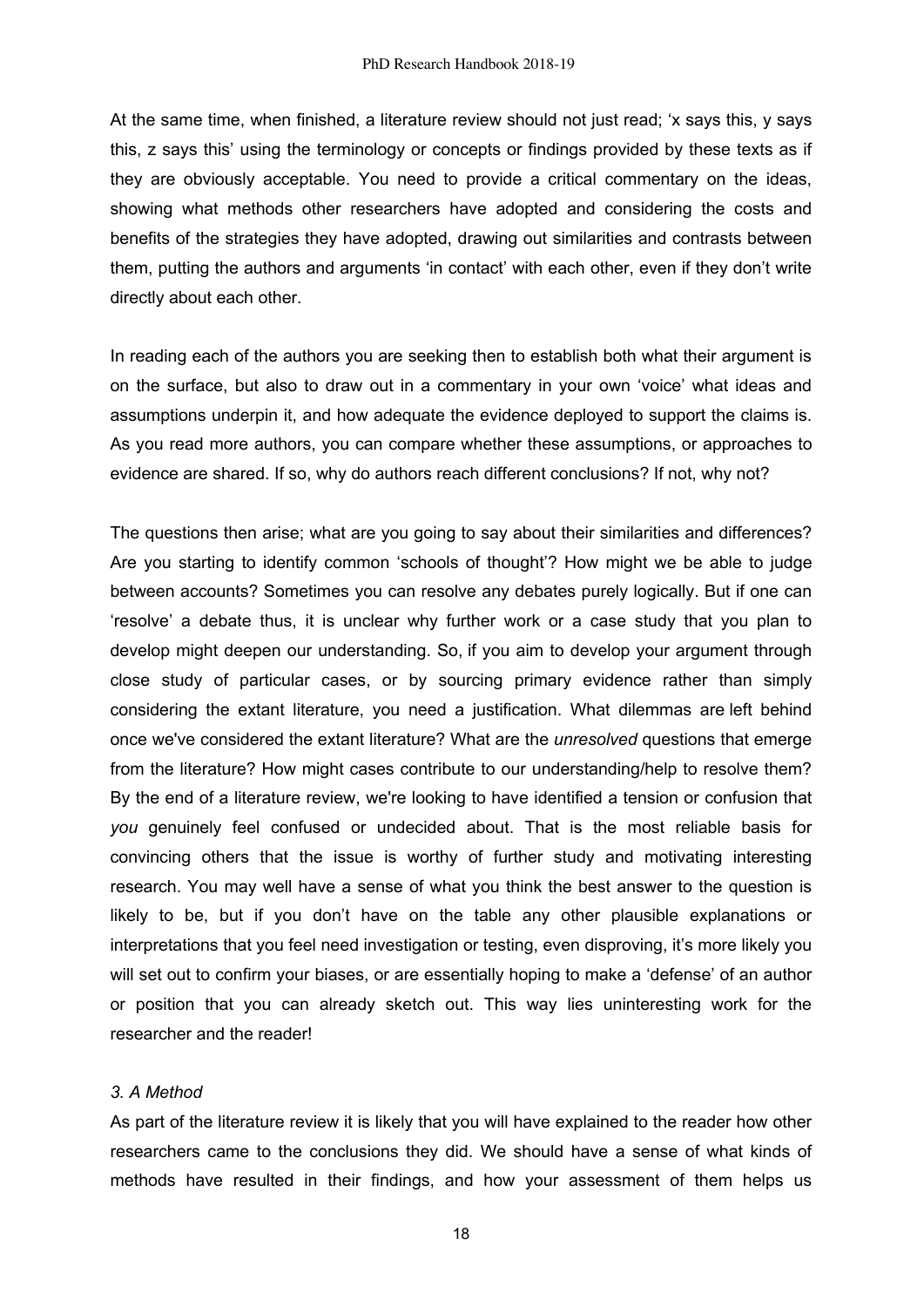understand your approach. Were others' methods adequate? If so, are you trying to replicate a particularly brilliant study but test its limits by using it to look at a different case? Is this a way of testing or expanding the evidence base? Is there some weakness in their methods? How will you remedy this?

You need to establish that you are able to take our knowledge forward and have a systematic approach to gathering evidence. This is likely to include a discussion of other methods that you could have chosen to adopt, or that you can see others would adopt in trying to answer similar questions, and an explanation of the choices you have made to include or exclude the range of methods that could be used. We also need here an explanation of case selection. Be aware that that case-study(s) might not necessarily be in the unit of a country; it could be cities, particular policy processes, institutions, media products or even individuals. You will also need an awareness of how grand/generalisable a claim it is possible to stand up on the kinds of cases/evidence you plan to deploy as a test. You should discuss the acknowledged weaknesses of the method you choose and what you might be able to do to mitigate predictable problems. Here the Methods training course and its extended reading lists should be a great help. The course provides a taster of a range of methods and approaches. Some (many?) of them will not appeal to you at first approach, but it is a very valuable exercise to recognize that others have thought that these methods and techniques are useful, and to think through what people with these preferences might do if they were to consider your question, and to think about why you accept or reject the idea that this should make up part of your doctoral research.

#### *4. The fieldwork plan*

The most fundamental questions are: (1) are there enough sources available to you to answer this question with a reasonable volume of fieldwork? (2) Does your chosen method suggest a way of gathering and analysing it? Whatever the technique/method you adopt, you need to find a way to explain what it is you will do to test plausible answers and interepretations, and how you will gather and analyse evidence. This might involve statistical analysis. In which case you need to tell use about the datasets you will consider. It might involve archives. In which case, we need to know where they are, what it is possible to know about them without visiting, and whether others have already looked at them. It might involve interviews or questionnaires. In which case we need to know how you will approach your subjects, if and how you will sample and select them. The fieldwork plan should include a discussion of visa and access issues; funding applications needed and timelines for them; whether you will be hosted for the research by an institution; ethical issues and any in country processes of approval that you will need to go through. If you can develop and share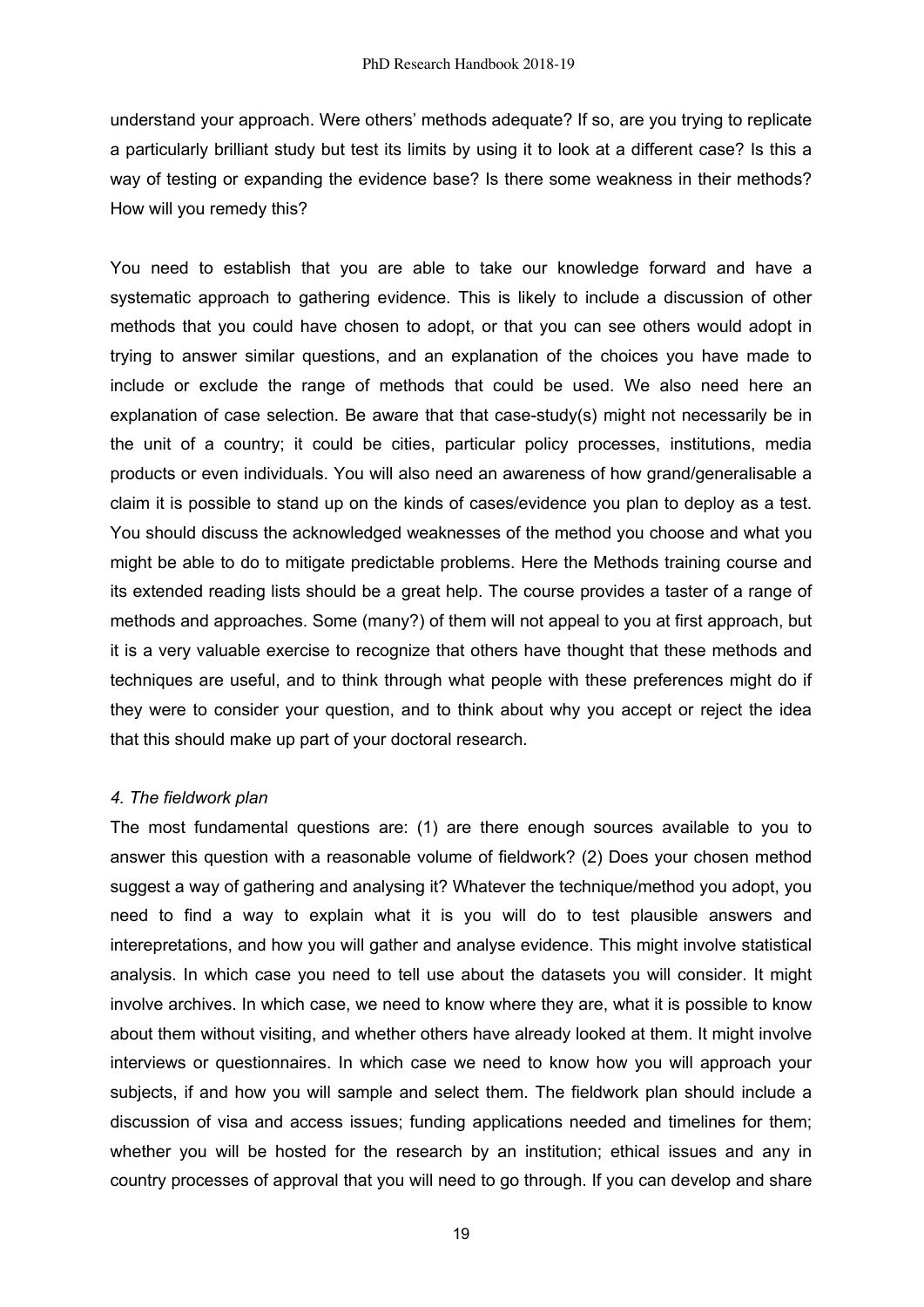interview frameworks or questionnaire/s developed ahead of time, do so. Many of the most helpful conversations with examiners at the Upgrade stage come from sharing with them the nitty-gritty of your project.

## *5. Research Ethics and Safety*

All upgrade papers, and particularly those whose field research includes work with live subjects, require a reflection on the ethical implications and complications of the research. Doctoral Researchers are required to take a SOAS-wide ethics and risk assessment workshop that is part of the 'Common Core' modules taken by all SOAS PhD students. The Doctoral Researcher's supervisory committee will assess questions of ethics and safety during the upgrade process and the student, together with the lead supervisor, need to fill out a corresponding form that has to be submitted to the School following the viva. Should the subject of one's research be ethically complex (for example dealing with questions of sexual violence, interviews with perpetrators of violence, or work with populations especially vulnerable to violence or repression), the Doctoral Researcher will need to specify in writing how these issues are addressed and further approval from the Associate Dean for Research (ADR) may be sought as well.

## *6. A timetable for completion*

This usually takes the form of a table that lays out what each chapter of your thesis involves. It might have columns that list the sources that will be considered in each section, the types of primary research involved, and the ways in which the argument in such sections might be presented and tested. Many these will consist of around 8 chapters. These are going to be written in about 9 terms. It is thus sometimes smart to think about completing a second chapter before going on fieldwork. This might well be a chapter chosen strategically because it is, for example, a historical background chapter, largely researchable on the basis of secondary sources available in the UK, or chosen because it will give the researcher valuable background knowledge that will make it easier to settle into empirical work. It is also smart to consider how much data processing (transcription, coding etc.) and writing can occur during fieldwork, rather than assuming that all of the processing and writing will be done in the third year of a thesis. Processing and writing as you go can be a helpful way to check that you're collecting the right amount (not too little, not too much) data.

# **X. AFTER UPGRADE**

## **Fieldwork Procedures**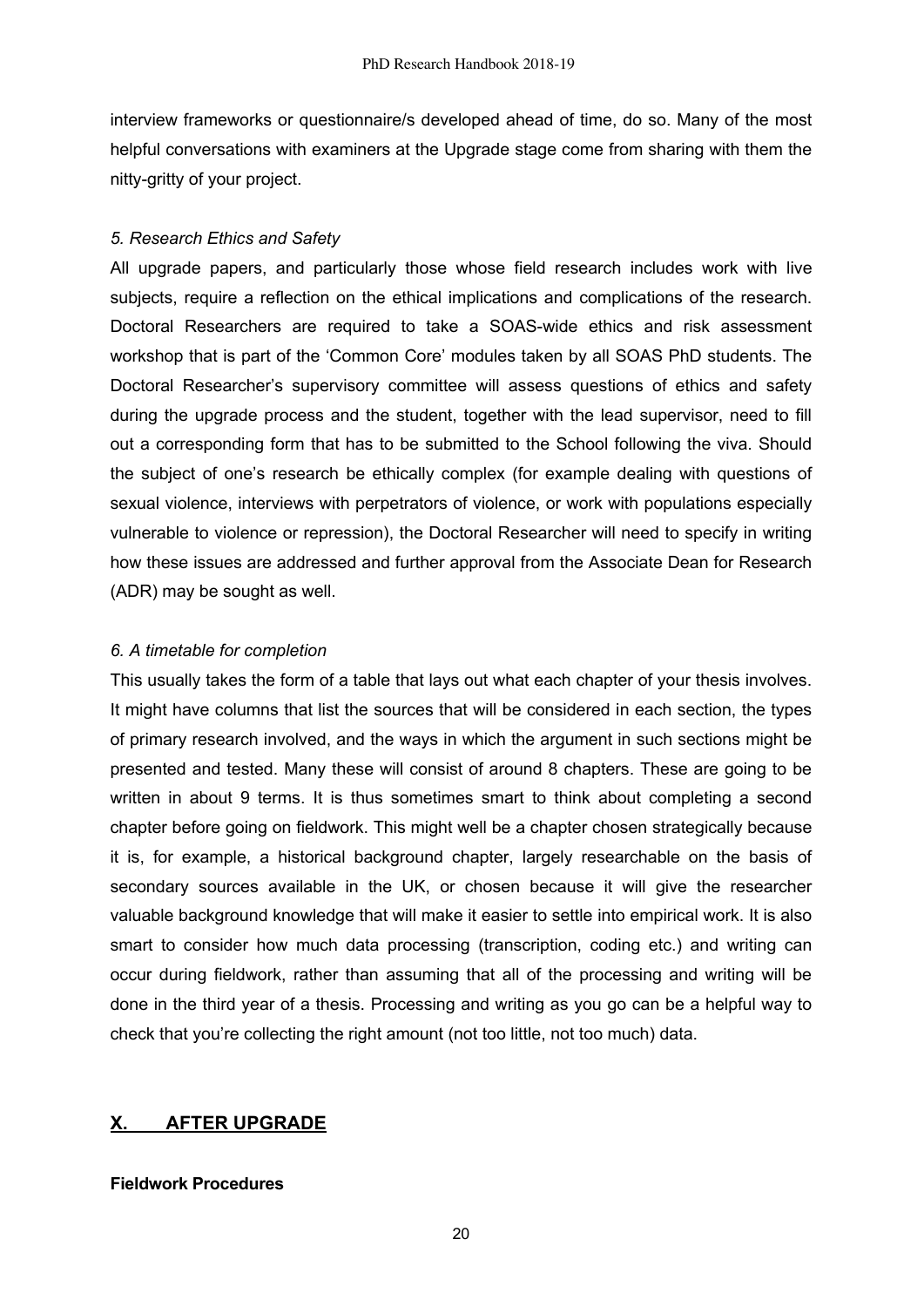Doctoral Researchers undertaking fieldwork will generally do so in their second year. A maximum of three terms' fieldwork is usually permitted in a full-time PhD programme. Fieldwork of longer than 12 months has to be approved by the Associate Dean for Research. During their first year, Doctoral Researchers are expected to locate and apply to any relevant sources of funding for fieldwork. Discussion of how to locate funding sources occurs within the Research Training Seminar and the generic Research Training Day run by the School. The Careers Office can also help locate sources of funding to support fieldwork.

The Doctoral Researcher and supervisor must fill in an **Application for Approval to Undertake Overseas Fieldwork Research** via PHDManager. Research plans, including overseas University contacts and a description of arrangements for supervision while in the field need to be outlined. During fieldwork, at least monthly contact is expected. It is the Doctoral Researcher's responsibility to assess the risk and discuss it as necessary with their Supervisors and others. **Doctoral Researchers should submit the fieldwork application application at least six weeks before their departure.** Similarly, on returning from fieldwork Doctoral Researchers should contact Registry as well as their supervisory committee. Doctoral Researchers can use the library and other School facilities as usual during their fieldwork year.

## **Training Beyond Year 1**

Throughout the process of research design, fieldwork, and writing, Doctoral Researchers are expected to maintain regular contact with their supervisors. The work of writing the PhD dissertation is the Doctoral Researcher's alone, supported, of course, by regular meetings with the supervisor. Doctoral Researchers are expected to present one or two draft chapters of their dissertation at **seminars or conferences during their third and/or final year**. This is an excellent opportunity to receive feedback on core aspects of their unfolding thesis in the write-up phase from members of staff and fellow Doctoral Researchers. Many seminars are coordinated by academic members of staff. In some years 'writing seminars' are organised together with participating Doctoral Researchers (ideally the PhD Doctoral Researcher Representative).

Advanced PhD Doctoral Researchers are strongly encouraged to participate in **research workshops** offered inside and outside SOAS and to attend and present at **conferences** organised by the major research associations in the field, as well as various thematic and area-studies conferences (for a selection see list below). These are excellent opportunities for networking, receiving constructive feedback, and for making a start in publishing.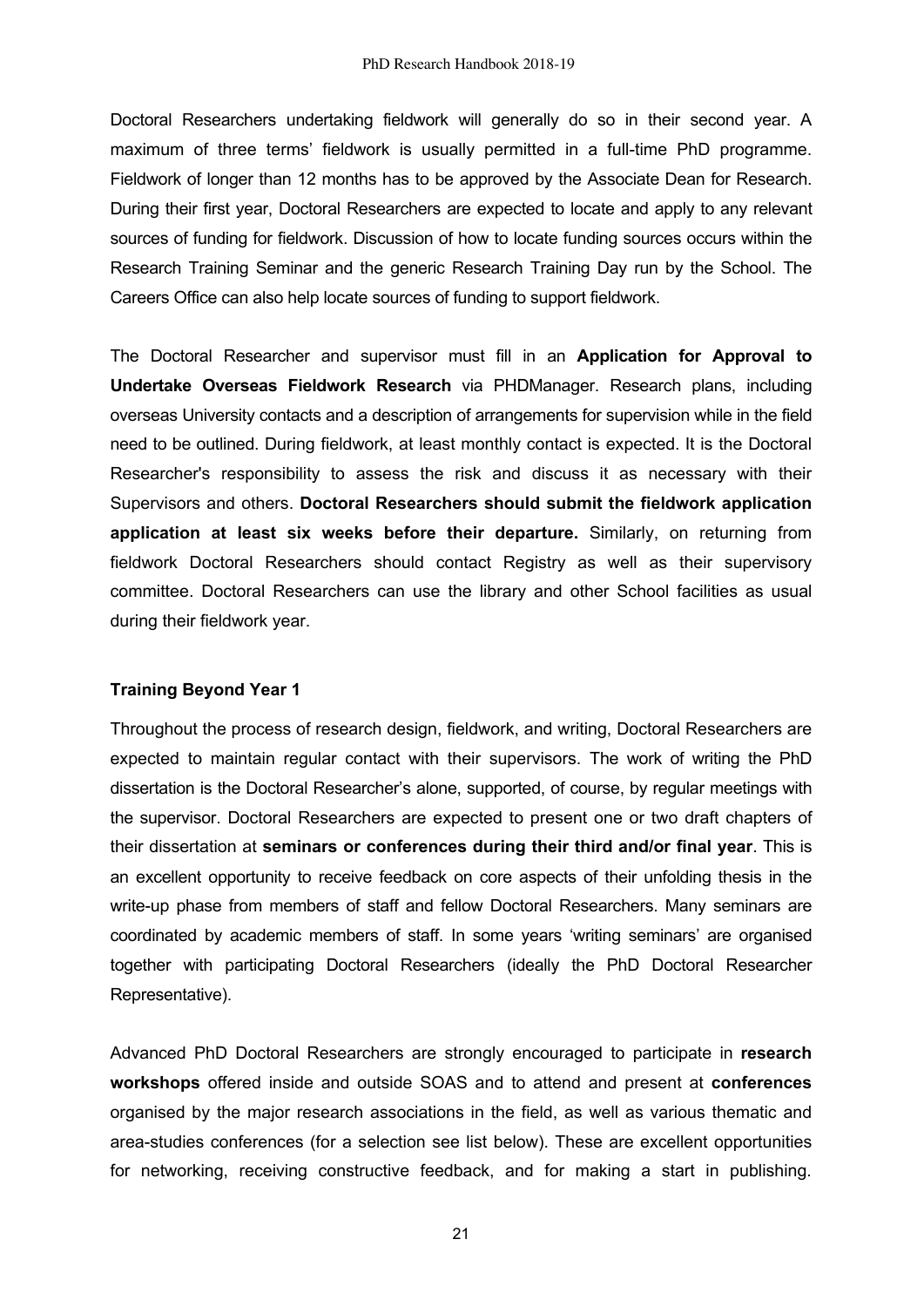Especially for Doctoral Researchers wishing to pursue an academic career **the importance of participating in conferences and workshops cannot be emphasized enough**. Doctoral Researchers accepted to present at these or similar conferences may apply to the Doctoral School for funding (see below). Some Associations also offer travel stipends, as do institutions like the British Academy.

Doctoral Researchers should bear in mind that fieldwork in the second year can take up to nine months whilst final redrafting of the dissertation usually takes at least three to four months. This leaves approximately two years for the substantive chapters to be written in the intervening period. The 100,000-word limit should be treated as a maximum, a more realistic total is around 80-90,000 words. Although the writing up is usually weighted towards the end of the process, it is important to start writing as soon as possible, and not to think that 'preparing', 'researching' and 'writing' are three separate process that will not overlap. In nine terms, this suggests around 10,000 words per term, with each chapter going through several drafts and revisions following feedback. The schedule is tight, especially as Doctoral Researchers may also be doing some teaching in their third year.

**Teaching** is an important part of doctoral training for Doctoral Researchers considering an academic career. The Department aims to regularly offer advanced Research Doctoral Researchers the possibility to work as a Tutor (or Graduate Teaching Assistant, GTA) on one of the courses offered in the Department (for a *maximum* of two years). Tutorial duties involve seminar teaching, holding office hours, and marking. Doctoral Researchers taking on a Tutor post are expected to have completed a GTA training module offered by the *Academic Development Directorate* (usually offered in September, see ADD website). Those doing teaching will be expected to organize their time appropriately. Teaching must not be used as an excuse for failure to submit chapters or meet the formal requirements. Please consult the **Department's GTA Handbook** for more information.

## **XI. THESIS SUBMISSION**

Doctoral Researchers are generally expected to produce the first draft of their thesis by the end of the third year. Many Doctoral Researchers then seek a fourth year of study, or **Continuation.** Continuation status is only intended for Doctoral Researchers who have completed their research, finished first drafts of all or most chapters, and are in the final stages of revising the thesis for submission. Under Continuation status Doctoral Researchers will continue to have access to School facilities, including use of the SOAS Library, but are entitled to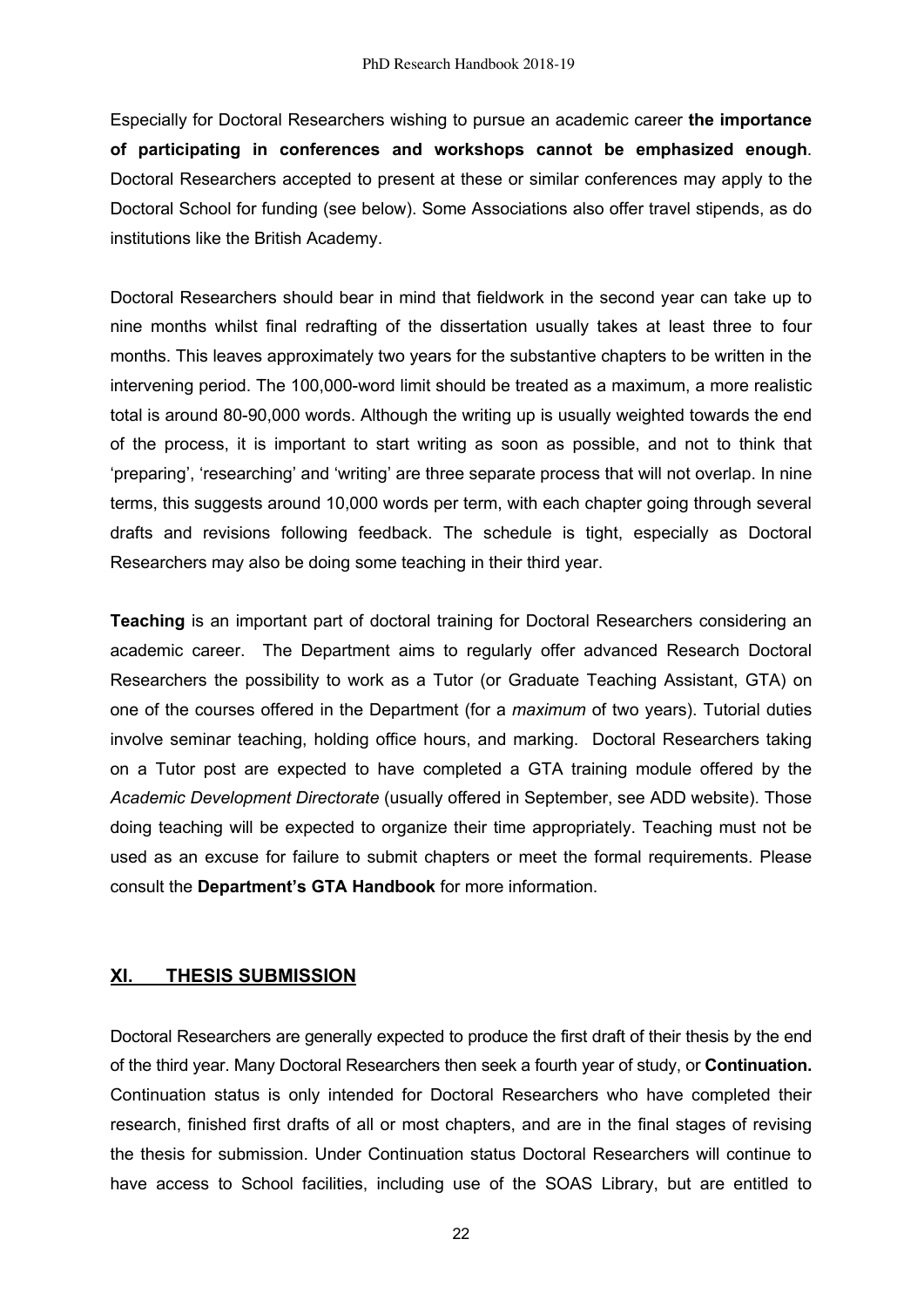receive only a reduced level of supervision. Move to Continuation status requires the recommendation of the supervisory committee and completion of the appropriate module on PhD Manager.

When the thesis is nearing completion, both Doctoral Researcher and supervisor must begin to plan for the final stages – the submission and examination of the thesis. The Doctoral Researcher will need to submit an 'Entry Form' via PhDManager **no later than two months before planned submission**, including an abstract. It is the responsibility of the supervisor to recommend examiners (at least one of whom should be familiar with examination requirements at SOAS) to a panel within the Department who vet the appropriateness of nominated examiners. While a Doctoral Researcher may have had contact with their examiners, it is normally expected that the examiners have not read large parts of the dissertation nor had extended discussions of the thesis with the Doctoral Researcher beforehand. Your supervisor will contact your examiners and arrange the day, time and place of the examination. When the thesis is complete, you will need to **submit three copies**. It is your responsibility to see that the thesis is prepared **in the approved format**. It can be initially bound in soft covers, to be replaced by hard cover binding after the successful examination.

The examiners of a PhD thesis have a number of options open to them: they can deem the candidate as having fully met the requirements of a PhD (or ask for only minor amendments to be made); they can require more substantial changes to be made and the revised thesis represented within 18 months (usually this is done without a second viva); they can decide that the candidate has failed to meet the standard required for a PhD but may be offered an MPhil degree instead; or they may fail the candidate entirely. [NOTE: This information should be read in conjunction with the SOAS Doctoral Research Handbook and SOAS Regulations.]

#### **Statement on Plagiarism**

Doctoral Researchers are reminded that all work submitted as part of the requirement for any examination of the School of Oriental and African Studies (University of London) must be expressed in their own words and incorporate their own ideas and judgments. Plagiarism - that is, the presentation of another person's thoughts or words as though they were the Doctoral Researcher's own – is an examination offence and must be avoided. Direct quotations from the published or unpublished work of others must always be clearly identified as such by being placed inside quotation marks, and a full reference to their source must be provided in proper form. A series of short quotations from several different sources, if not clearly identified as such, constitutes plagiarism just as much as does a single unacknowledged long quotation from a single source. Equally, if Doctoral Researchers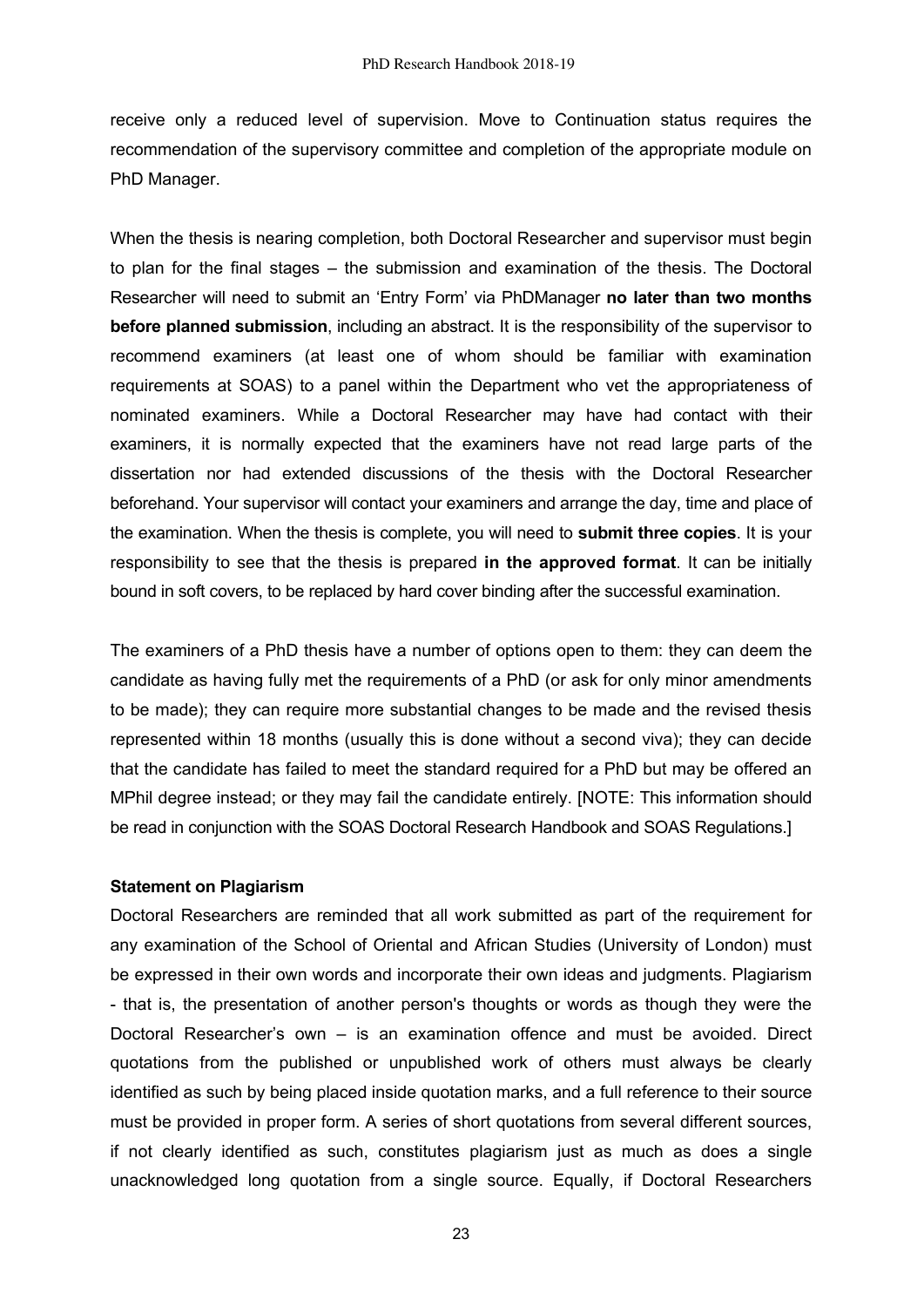summarise another persons' ideas and judgments, they must refer to that person in their text as the source of the ideas and judgments, and include the work referred to in their bibliography. Failure to observe these rules may result in an allegation of cheating. Doctoral Researchers should therefore consult their tutor or supervisor if they are in any doubt about what is permissible. Where Doctoral Researchers draw on their own previous written work, whether submitted as coursework for their current degree, or for a previous degree or qualification, this must be clearly stated.

## **XII. FUNDING AND FURTHER RESEARCH SUPPORT**

Living in London is expensive and it can be difficult for Doctoral Researchers to finance their studies, especially if they do not hold a scholarship. It therefore is important that Doctoral Researchers undertake a realistic assessment of their financial resources for the first year and beyond and discuss potential issues with their supervisor. While SOAS and the Politics Department are continually looking to improve funding opportunities for its Doctoral Researchers, it is important to be pro-active and seek funding opportunities externally.

There are a number of bodies, ranging from the major research foundations in the UK such as the British Academy or the Economic Social and Research Council (ESRC), professional Associations (see list below for a selection) and other national and international institutions where you can apply for travel and conference grants. Registry also compiled a list of scholarships (http://www.soas.ac.uk/registry/scholarships/research/) and further funding sources and useful links are provided by the Student Advice and Wellbeing Office http://www.soas.ac.uk/studentadviceandwellbeing/students/money/pg-funding/. Other universities have similar websites and often doing a bit of research pays off. It all cases, it is important to be aware of eligibility criteria and application deadlines.

## *SOAS Funding for Conference Participation*

SOAS maintains a fund for Doctoral Researchers who present papers at conferences. The Doctoral School provides a single award of up to £500 to (currently) for Doctoral Researchers in their third or fourth year (or part-time equivalent) who have been accepted to make a presentation at a significant conference. Calls for applications will be send out in due time, but Doctoral Researchers are encouraged to visit the Doctoral School website for more information and the application process: http://www.soas.ac.uk/doctoralschool/conference-funding/ Additional funding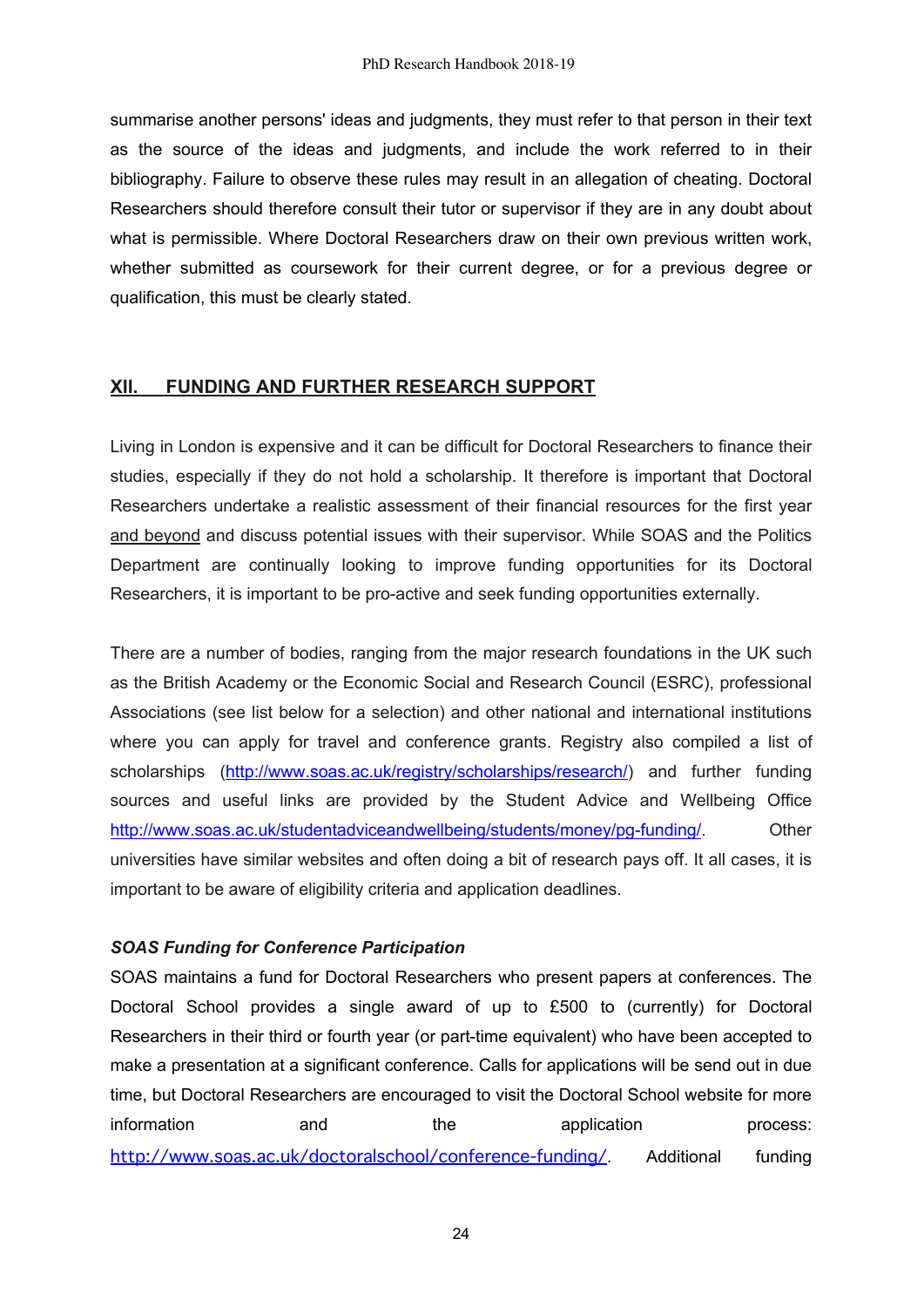opportunities for Doctoral Researchers in other years may be available from the Department and Doctoral Researchers are asked to look out for relevant announcements throughout the year.

## *Institute for Qualitative and Multi-Method Research (Syracuse University)*

Each year the Department provides two to three **scholarships** for members of the Politics Department (Doctoral Researchers and Academic Staff) to cover the cost of attendance at the Institute for Qualitative and Multi-Methods Research (IQMR) at Syracuse University in the U.S. This highly regarded two-week course provides a comprehensive introduction to qualitative and multi-method research with a special emphasis on applications. The scholarships are competitive and the deadline for applications is typically in late January or early February and will be announced in due time. For details regarding the course see: http://www.maxwell.syr.edu/moynihan/cqrm/The\_Institute\_for\_Qualitative\_and\_Multi-Method\_Research/

## *Lawrence Saez Memorial Scholarship in Mixed and Quantitative Methods*

In order to enhance the Department's commitment to the rigorous use of mixed and quantitative methods in political science, we are offering a scholarship to a Politics research student or academic staff member to attend a mixed or quantitative methods camp. The selected individual will receive a scholarship up to the value of £1500. The selection panel will demonstrate some flexibility on where mixed or quantitative methods training can be obtained, but strong preference will be given to individuals who attend the following:

- Essex Summer School in Social Science Data Analysis: https://essexsummerschool.com/
- § The ECPR Summer School in Methods and Techniques: https://ecpr.eu/Events/EventDetails.aspx?EventID=131

The individual who is selected will be expected to take an introductory course on applied multiple regression analysis and, ideally, a course on mathematics for social scientists or statistical software (e.g., STATA, SPSS). Other intermediate quantitative courses on multivariate regression, panel data analysis, spatial econometrics, longitudinal data analysis, survival analysis, or multilevel modelling, for instance, will also be encouraged. The individual will also be allowed to take courses on geographic information systems (GIS) and spatial data and qualitative comparative analysis.

Please contact the Director of Doctoral Research for further information on this scholarship.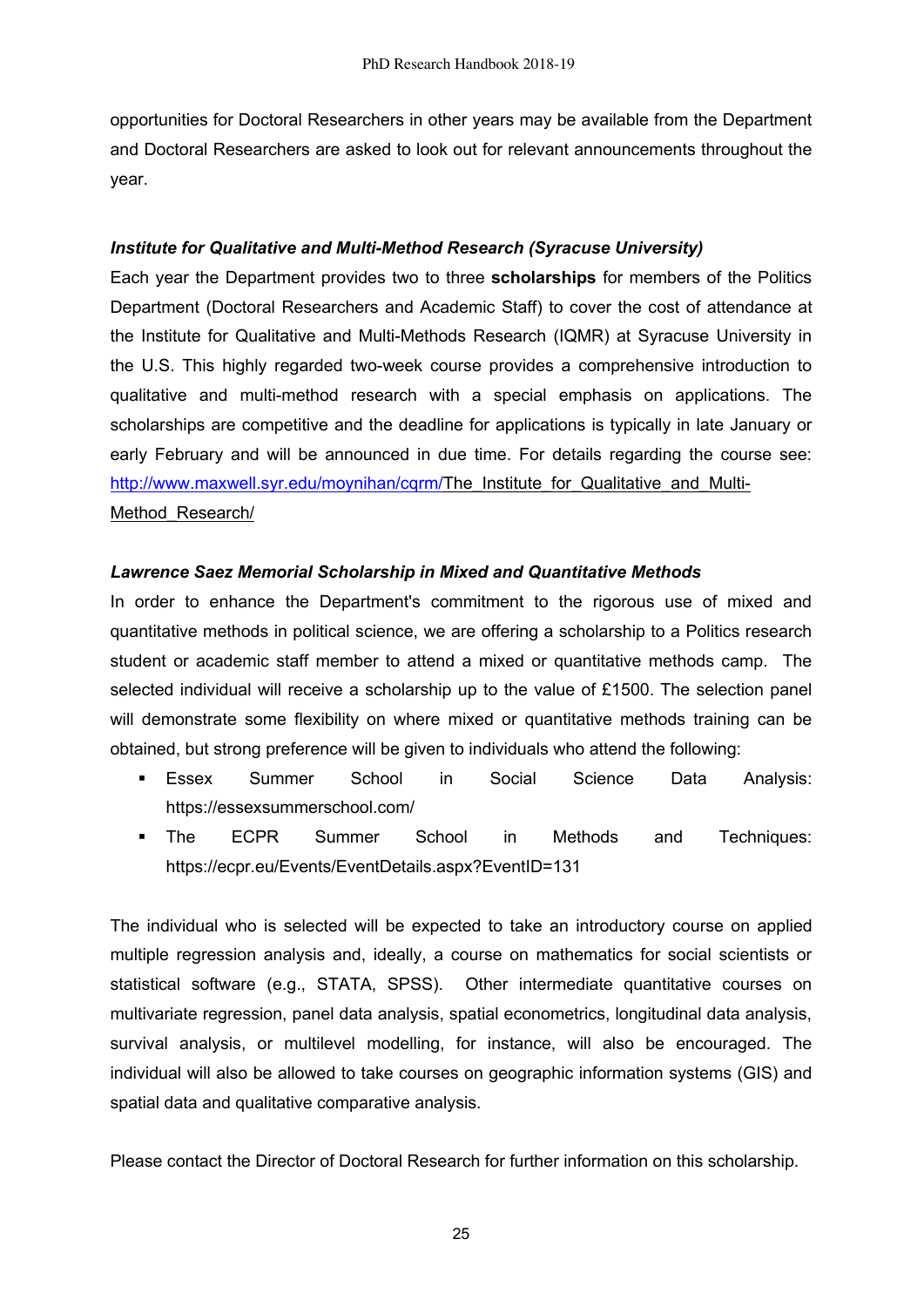#### **Further Research Support**

A collection of "how to write a PhD" books located in the SOAS library discuss the process of doctoral research. Some are general guides (e.g. *The Research Student's Guide to Success* or *The Postgraduate Research Handbook*), while others address more specific themes such as coping mechanisms, writing, etc. Doctoral Researchers are also encouraged to consult the offerings listed on SOAS' *Research Students Portal* as well as the Politics Department Moodle site for Doctoral Researchers.

The **Centre for Innovation in Learning and Teaching (CILT)** at SOAS provides all Doctoral Researchers and faculty staff with learning support and workshops throughout the year on various topics, such as writing skills, writing blocks, presentation skills, or timemanagement. Drop-in sessions will also be held for Graduate Teaching Assistants (GTAs) to answer queries you may have related to your teaching. For more information please visit the website: https://www.soas.ac.uk/cilt/. In addition, the **Doctoral School** has a **Doctoral Training Advisor** (Yenn Lee: yl22@soas.ac.uk) who can be contacted for tips about Schoolwide research skills training courses for PhD candidates on offer.

Many Doctoral Researchers have benefited from *in-sessional English-language support* provided by SOAS. Courses include Academic Essay Writing, Reading and Note-taking, Seminar and Presentation Skills or Academic Vocabulary and Style. Also available to Doctoral Researchers are one-to-one tutorials, where individual English language or study skills concerns can be addressed with an English language expert. All courses and tutorials are available free of charge, though as they tend to be popular it is advisable to register for a course as early as possible. For more information see www.soas.ac.uk/insessionalenglish

The **Bloomsbury Postgraduate Skills Network** has been created by UCL for sharing best practice in generic and transferable skills training for Doctoral Researchers in the Bloomsbury area. The purpose is to allow Doctoral Researchers in participating institutions to expand their generic research skills and personal transferable skills through attending training courses and workshops at other member institutions. Registration for courses is via the website: http://www.grad.ucl.ac.uk/bloomsbury/

The Department collaborates with the Department of Politics at Birkbeck as a cluster within the **Bloomsbury Doctoral Training Centre** (DTC). Together, we select three fully-funded (1+3 *or* +3) Doctoral Researchers each year, which are then also eligible to apply for further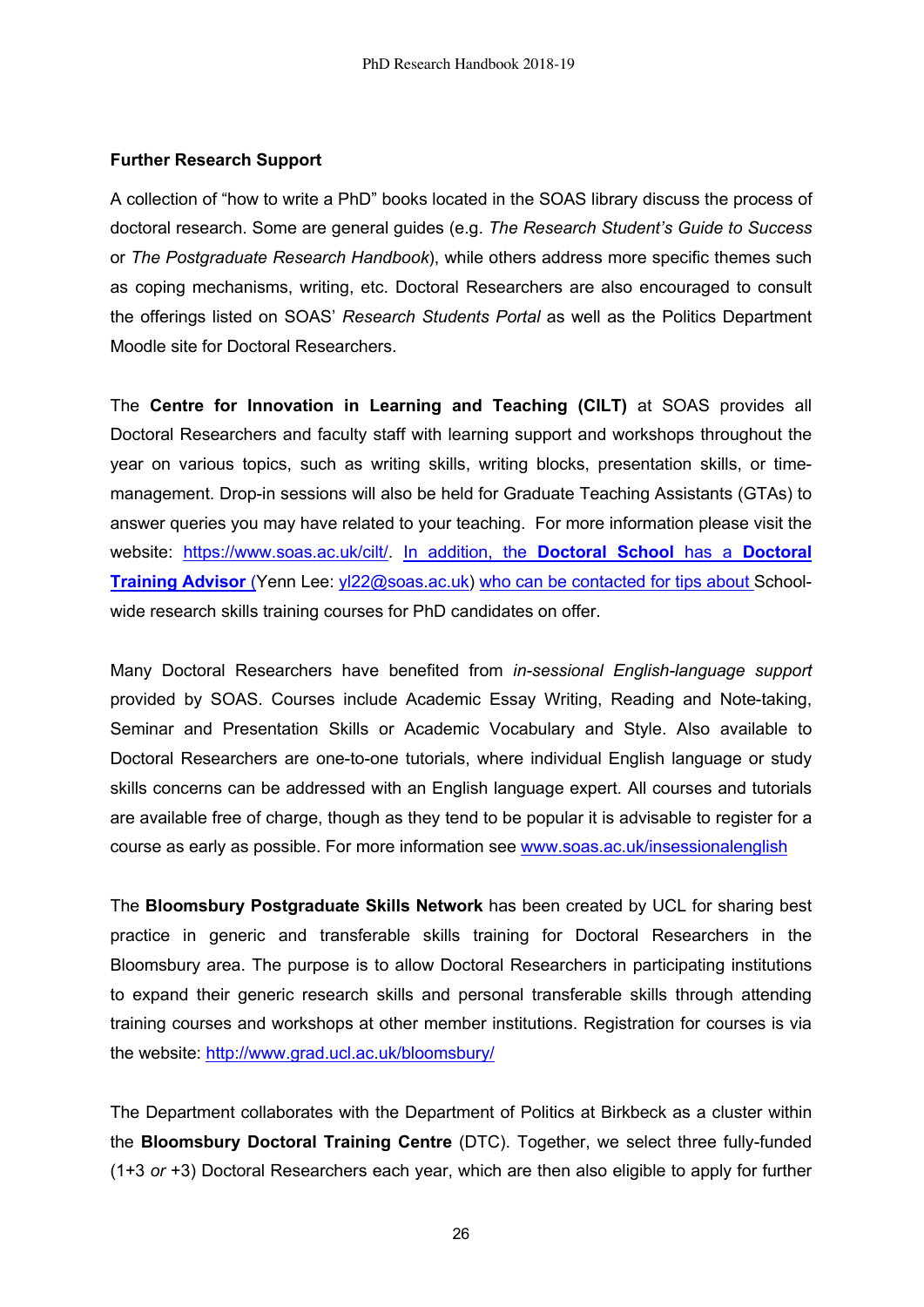small grants (to support training and external collaboration). Additional short courses are provided by *other* (non-Bloomsbury) Doctoral Training Centres (e.g. UCL). For a list of courses please refer to the **National Centre for Research Methods** (NCRM) website: http://www.ncrm.ac.uk/training/

Full-time SOAS Doctoral Researchers from an EU or EEA country are eligible to participate in the **ERASMUS Exchange programme**, which involves more than 30 European Universities (including Sciences Po, Freie Universitaet Berlin, Universiteit Leiden, Bogazici Universitesi in Turkey, and so on). Doctoral Researchers pay the regular SOAS fees, but no additional fees to the host institution. Applications must be made during Term 1 in the year before you want to travel. For information please visit: http://www.soas.ac.uk/erasmus/outgoingerasmus/

# **XIII. GUIDELINES FOR WRITING A RESEARCH PROPOSAL**

The research proposal is a vital part of the application and will be studied in detail by the academic selectors. The proposal should be around 2,000 words (plus bibliography) and include an outline of your proposed research topic, the research method, and the source materials you intend to use. It is beneficial if you have made contact with an academic who shares your research interests prior to the submission of your application.

The **title** should offer a concise and accurate description of your research project.

The following points should be developed in the proposal:

1. Your main **thesis or research question**: explain in one paragraph what you will be exploring and what you will try to establish.

2. How **original** is your project and how **significant**: give your assessment of the existing literature on your topic and explain in what ways your own research will enrich the topic's scholarly knowledge. If that applies, explain what contribution to the general theoretical field you intend to bring through your specific research.

3. What **theoretical** view will inform your research: explain how you locate yourself in the theoretical field – both the field of social theory in general and the specific field to which your topic pertains – and what set of conceptual tools will inform your research.

4. How you will **develop** your thesis: how you plan to apply your theoretical and methodological approach, i.e. the main sections of the thesis that you envisage to write and the stages of your investigation:

a. the theoretical investigation (what literature you plan to survey and discuss)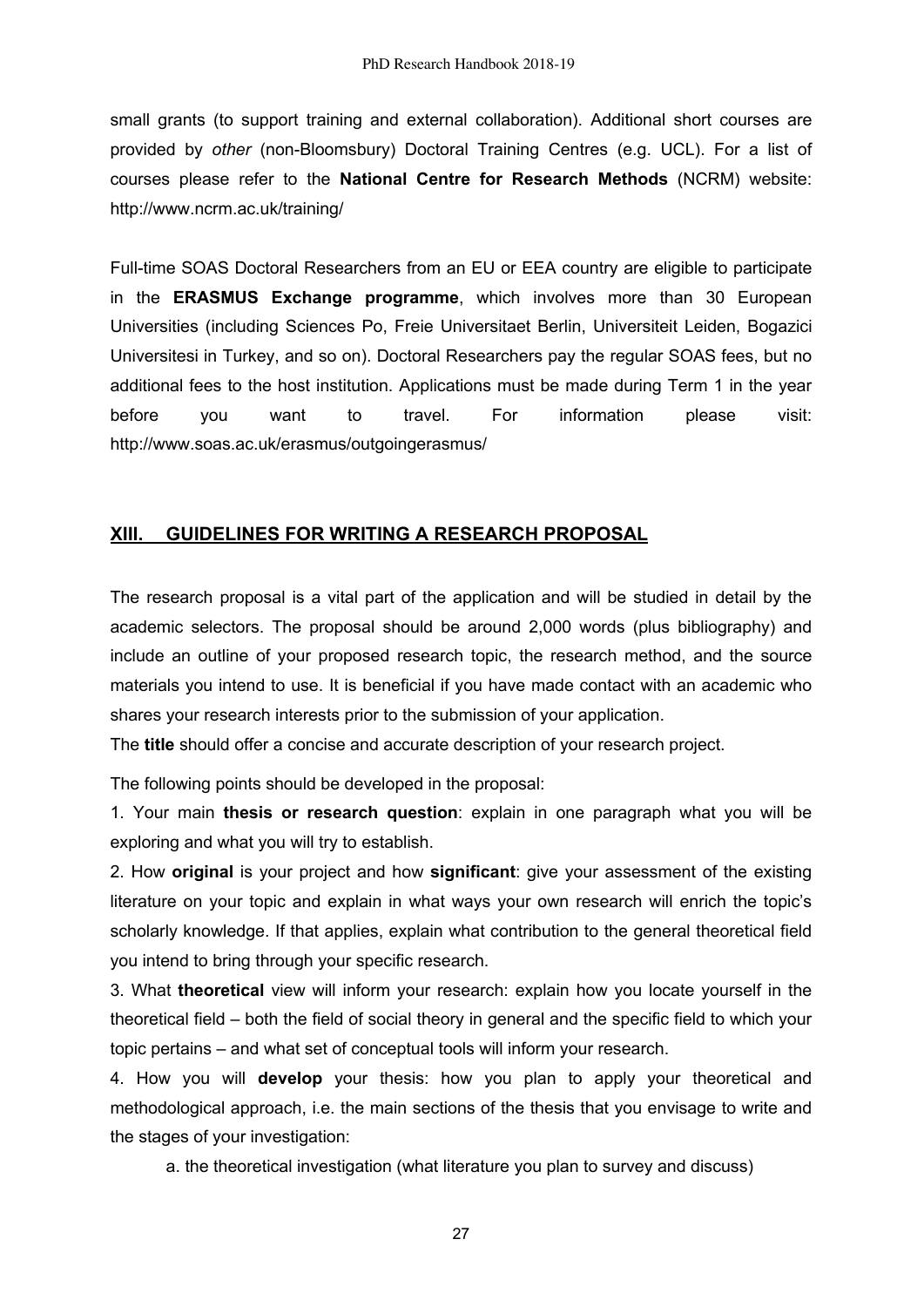b. the fieldwork: where, and how, i.e. what research methodology you intend to use, and how you will use it concretely (depending on your kind of research: archival and data resources, interviews, ethnography, etc.)

5. Your work **schedule**: explain how you intend to research and write your thesis within the three-year period allocated for a full-time PhD research (six years part-time).

Explain how you intend to **fund** your PhD years, whether through private funding or particular scholarship (clarify whether you have one, have applied, or intend to apply). Finally, attach a **bibliography** focused on what is most relevant to your specific research topic and you theoretical and methodological approach.

For (information about) applying to pursue a Research Degree in the Politics Department please visit https://www.soas.ac.uk/politics/programmes/phd/ and contact the Research Admissions Tutor (2019-20: Prof Arshin Adib-Moghaddam).

# **XIV. SOAS REGULATIONS FOR RESEARCH DEGREES (MPHIL/PHD)**

**Please refer to the latest Doctoral School regulations and guidelines here: https://www.soas.ac.uk/doctoralschool/essential-information/**

# **XV. POINTS OF CONTACT FOR RESEARCH STUDENTS**

In the Department (apart from supervisory committee)

(a) Academic

- Director of Doctoral Research: Dr Matthew Eagleton-Pierce
- Research Training Coordinator: Dr Matthew Eagleton-Pierce
- Research Admission Tutor: Prof Arshin Adib-Moghaddam
- Head of Department: Dr Felix Berenskoetter

## (b) Administration

The Politics Department is administered via the Office of the Faculty of Law and Social Sciences (LSS) located in Room 201.

- Postgraduate Student Support Officer: Yvonne Henry
- Departmental Manager: Rafid Mahdi

For general rules, regulations and important forms please contact the Doctoral School website. For questions regarding facilities and resources provided by the Doctoral School